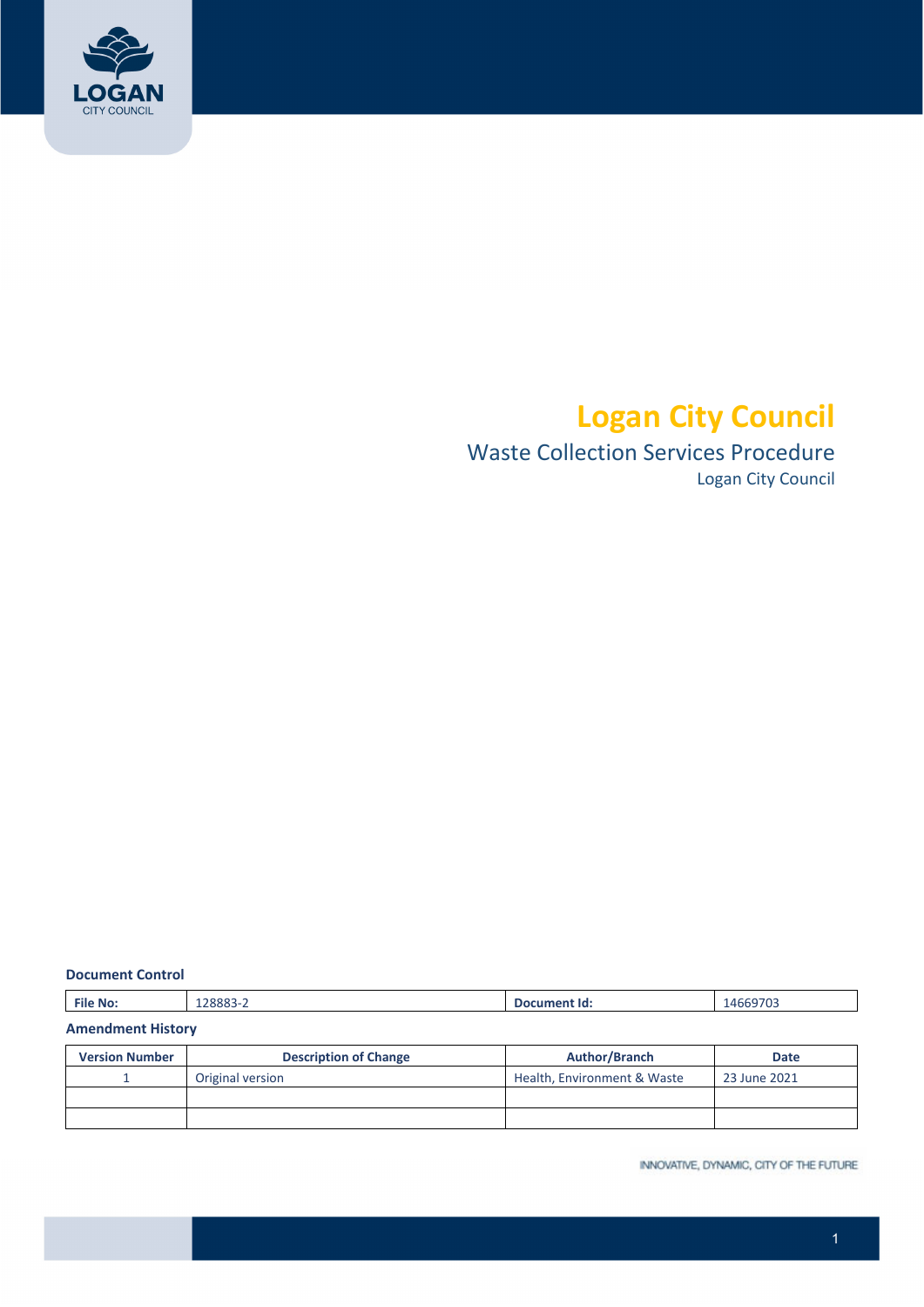#### **Table of Contents**

| $\mathbf{1}$   |     |                                                                                |  |  |  |  |
|----------------|-----|--------------------------------------------------------------------------------|--|--|--|--|
| $\overline{2}$ |     |                                                                                |  |  |  |  |
| 3              |     |                                                                                |  |  |  |  |
| 4              |     |                                                                                |  |  |  |  |
| 5              |     |                                                                                |  |  |  |  |
| 6              |     |                                                                                |  |  |  |  |
| $\overline{7}$ |     |                                                                                |  |  |  |  |
| 8              |     |                                                                                |  |  |  |  |
|                | 1.  |                                                                                |  |  |  |  |
|                | 2.  | Domestic premises: Dual occupancy, including Dual occupancy (auxiliary unit) 6 |  |  |  |  |
|                | 3.  |                                                                                |  |  |  |  |
|                | 4.  |                                                                                |  |  |  |  |
|                | 5.  |                                                                                |  |  |  |  |
|                | 6.  |                                                                                |  |  |  |  |
|                | 7.  |                                                                                |  |  |  |  |
|                | 8.  |                                                                                |  |  |  |  |
|                | 9.  |                                                                                |  |  |  |  |
|                | 10. |                                                                                |  |  |  |  |
|                | 11. |                                                                                |  |  |  |  |
|                | 12. |                                                                                |  |  |  |  |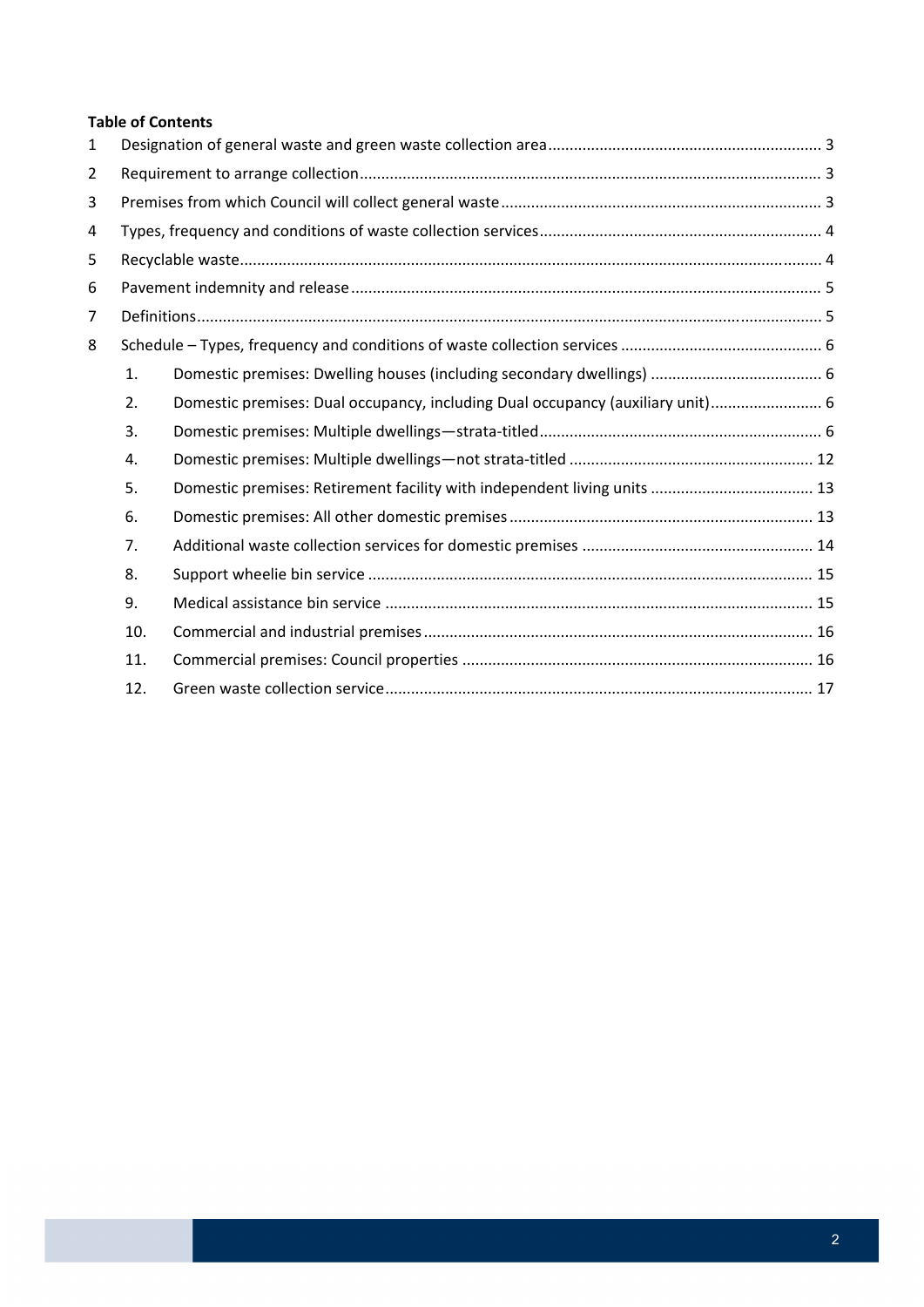# **1 Designation of general waste and green waste collection area**

 Pursuant to section 5(a) of Local Law No. 8 (Waste Management) 2018, the entire local government area of Logan is designated as the area in which Council may conduct general waste and green waste collection. Section 3 of this policy specifies the particular premises from which Council will collect general waste.

Section 5(a) Designation of areas—The local government may designate areas within its local government area  *in which the local government may conduct general waste or green waste collection.*

# **2 Requirement to arrange collection**

 Commercial premises and industrial premises are not required to use Council's collection service for general waste, but if they do not use Council's collection service, they must arrange their own private supplier.

 Pursuant to section 6(b) of Local Law No. 8 (Waste Management) 2018, Council requires the owner or occupier of all commercial premises which Council does not collect from to arrange for removal of general waste from the premises.

# **3 Premises from which Council will collect general waste**

 The waste collection services detailed in this procedure, the Waste Collection Services Policy, and associated waste management utility charges, will be provided/applied to the following premises in the Logan local government area:

- all domestic premises; and
- all commercial premises which request Council's collection service,

with the following exceptions:

#### **Exceptions**

 a) Premises which Council determines are unreasonably remote or unreasonably difficult to access.

 Upon request by the owner or occupier of premises, Council will notify them if the premises are considered unreasonably remote or unreasonably difficult to access.

 The occupants of domestic premises to which a waste collection service is not supplied must make their own waste disposal arrangements. They shall be entitled to apply for exemption from waste disposal charges at Council's waste facilities for the weekly disposal of a quantity of waste approximately equivalent to the contents of two wheelie bins.

Note: Premises falling within this exception will change over time, e.g. as urbanised areas expand or  *roads are upgraded.*

- b) Premises which are uninhabitable due to fire or similar damage and the owner or occupier has notified Council they do not require waste collection services while it remains uninhabitable. Note: A habitable property becoming vacant is not grounds for exemption from waste collection services  *and associated utility charges.*
- c) Dwellings where the dwelling is greater than 60 metres from the front property boundary in the Environmental Management and Conservation zone, Rural zone or Rural Residential zone can seek an exemption by the owner of the premises notifying Council that they will make their own arrangements for general waste collection/disposal and they opt out of Council's collection service. Under this exception, no exemption from payment of waste disposal charges at waste facilities shall be provided.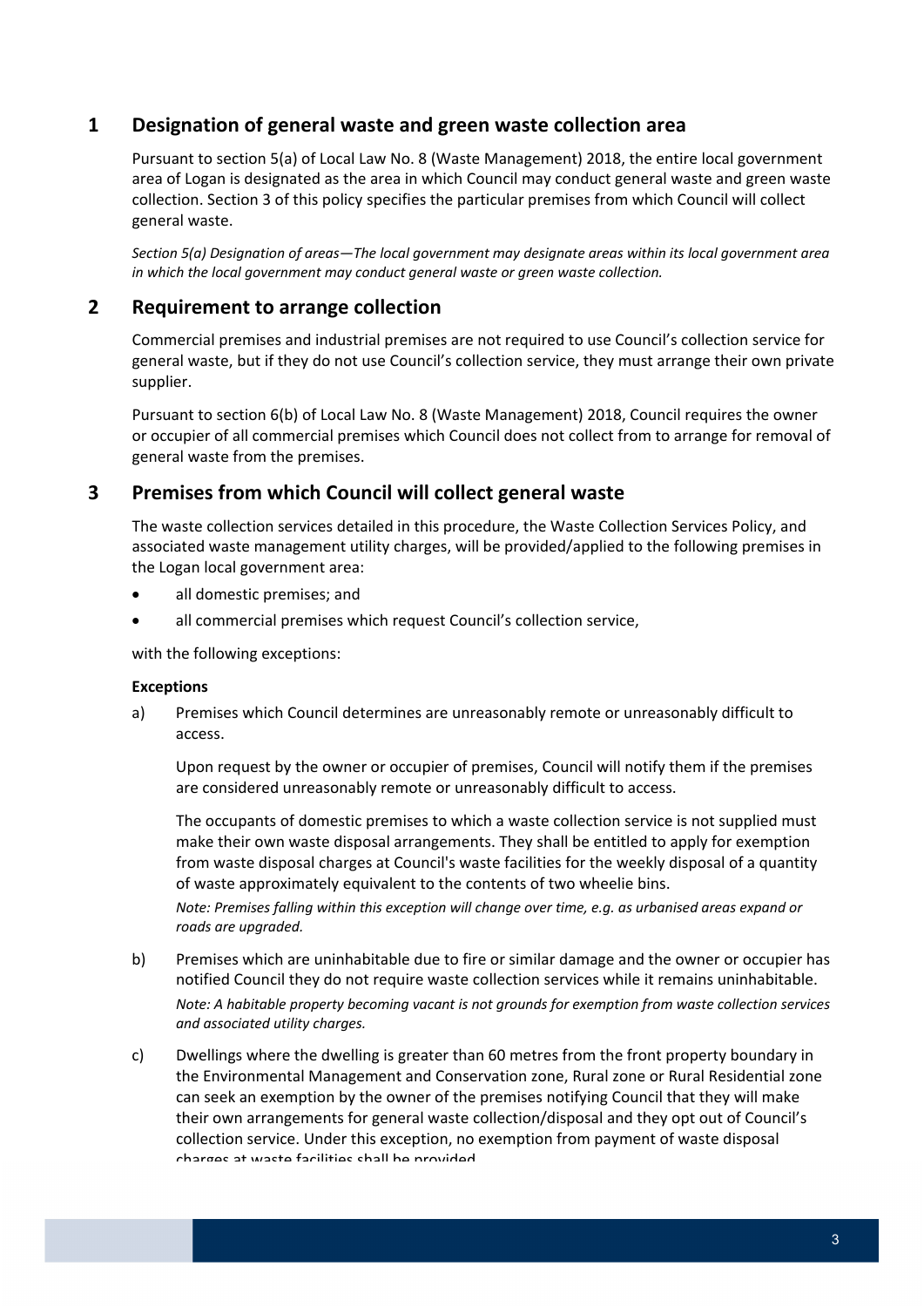# **4 Types, frequency and conditions of waste collection services**

- a) The Schedule to this procedure sets out the types, frequency and conditions of Council's waste collection services.
- b) If Council prescribes a form for applying for a waste collection service, the application must be made in compliance with that prescribed form.

#### **5 Recyclable waste**

- a) For the definition of recyclable waste under Local Law No. 8 (Waste Management) 2018, Council declares the following to be recyclable waste in the Logan local government area:
	- (i) Plastic ‐ all rigid plastics 1 to 5:
		- PET ‐ polyethylene terephthalate
		- HDPE high density polyethylene
		- PVC polyvinyl chloride
		- PP polypropylene
		- LDPE low density polyethylene
		- PS non-expanded polystyrene
	- (ii) Paper ‐ all paper including newspaper, office paper, magazines/brochures, envelopes, cardboard, package board and liquid paper board, but excluding tissue paper and waxed cardboard
	- (iii) Glass ‐ coloured glass and clear glass bottles and jars, but excluding ceramics and plate glass
	- (iv) Steel ‐ steel cans and aerosols
	- (v) Aluminium ‐ aluminium cans and tins.
- b) Only recyclable waste may be placed in a standard general waste container for recyclable waste.
- c) In accordance with the waste collection contract, the waste collection contractor will not collect the contents of a recyclable waste bin if it appears to the waste collection contractor that the bin has in excess of 40 percent of material that is not recyclable waste.
- d) The procedure for managing the presentation of grossly contaminated recycling bins on a repeated basis will be as follows:
	- (i) Council will, on a daily basis, receive from its waste collection contractor reports of locations where grossly contaminated recycling bins have been presented.
	- (ii) The Health, Environment & Waste branch may record and analyse this data for the purpose of identifying users of recyclable waste bins who regularly present grossly contaminated recycling bins.
	- (iii) Correspondence requesting improved recycling behaviours may be forwarded to the owners and/or occupiers of any serviced premises where the waste collection contractor has reported the presentation of a grossly contaminated recycling bin on at least three occasions in any six‐month period. The correspondence may advise that, should recycling behaviours not improve, possible future sanctions could include removal of the recyclable waste bin for a period of six months with no corresponding reduction in waste management utility charges.
	- (iv) The Health, Environment & Waste branch may commence surveillance of the contents of recyclable waste bins at premises to which correspondence under section 5(d)(iii)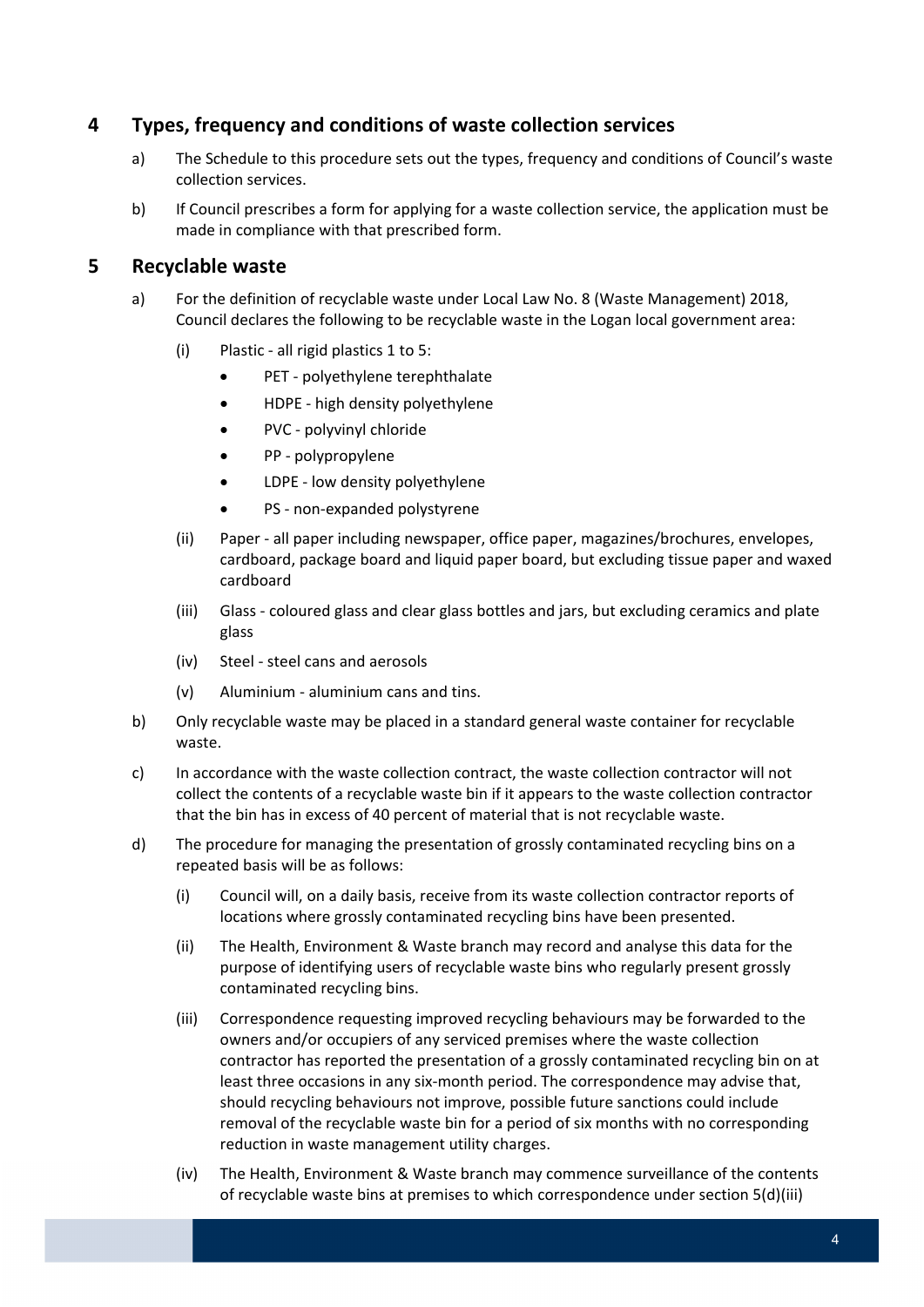above has been sent. If, within three months of the date of issue of correspondence under section 5(d)(iii) above, a Health, Environment & Waste branch officer confirms that a grossly contaminated recycling bin has been presented, a second written warning may be issued. This second written warning will advise the owner and/or occupier that, should presentation of a grossly contaminated recycling bin be confirmed within the following three‐month period, then the recyclable waste bin will be removed for a period of six months with no corresponding reduction in waste management utility charges.

- (v) If, within three months of the date of issue of correspondence under section 5(d)(iv) above, a Health, Environment & Waste branch officer confirms that a grossly contaminated recycling bin has again been presented, the recyclable waste bin in question may be removed from the property with no corresponding reduction in waste management utility charges. Correspondence advising of the application of the sanction will be sent to the owner and/or occupier.
- (vi) Any removed recyclable waste bins may be returned to the property in question upon:
	- a) the elapse of six months; or
	- b) a change in occupants of the property.
- (vii) If, following the return of the recyclable waste bin after being removed for a six month period, a Health, Environment & Waste branch officer confirms that a grossly contaminated recycling bin has again been presented, the recyclable waste bin in question may be permanently removed from the property with no corresponding reduction in waste management utility charges, until such time that there is a change of occupants of the property.

### **6 Pavement indemnity and release**

 For waste collection services where the waste collection vehicle has to enter private property (e.g. driveway or internal roads), the owner of the premises must provide an indemnity and release in favour of Council and the waste collection contractor in respect of any claims or liability arising from any damage to the pavement of any private driveway or roadway caused by the collection vehicles.

Where an indemnity and release has not been provided, Council may:

- a) pursuant to sections 9 and 11 of Local Law No. 8 (Waste Management) 2018, require the waste containers to be stored at a particular place and/or designate the location where the waste containers are to be placed for collection, so that the collection vehicle is not required to enter the private property;
- b) change the type of waste collection service so that the collection vehicle is not required to enter the private property; or
- c) remove the waste containers from the property with no corresponding reduction in waste management utility charges until the indemnity and release is provided.

#### **7 Definitions**

 Definitions for terms used within the procedure can be found in the Waste Collection Services Policy (DM: 14661112)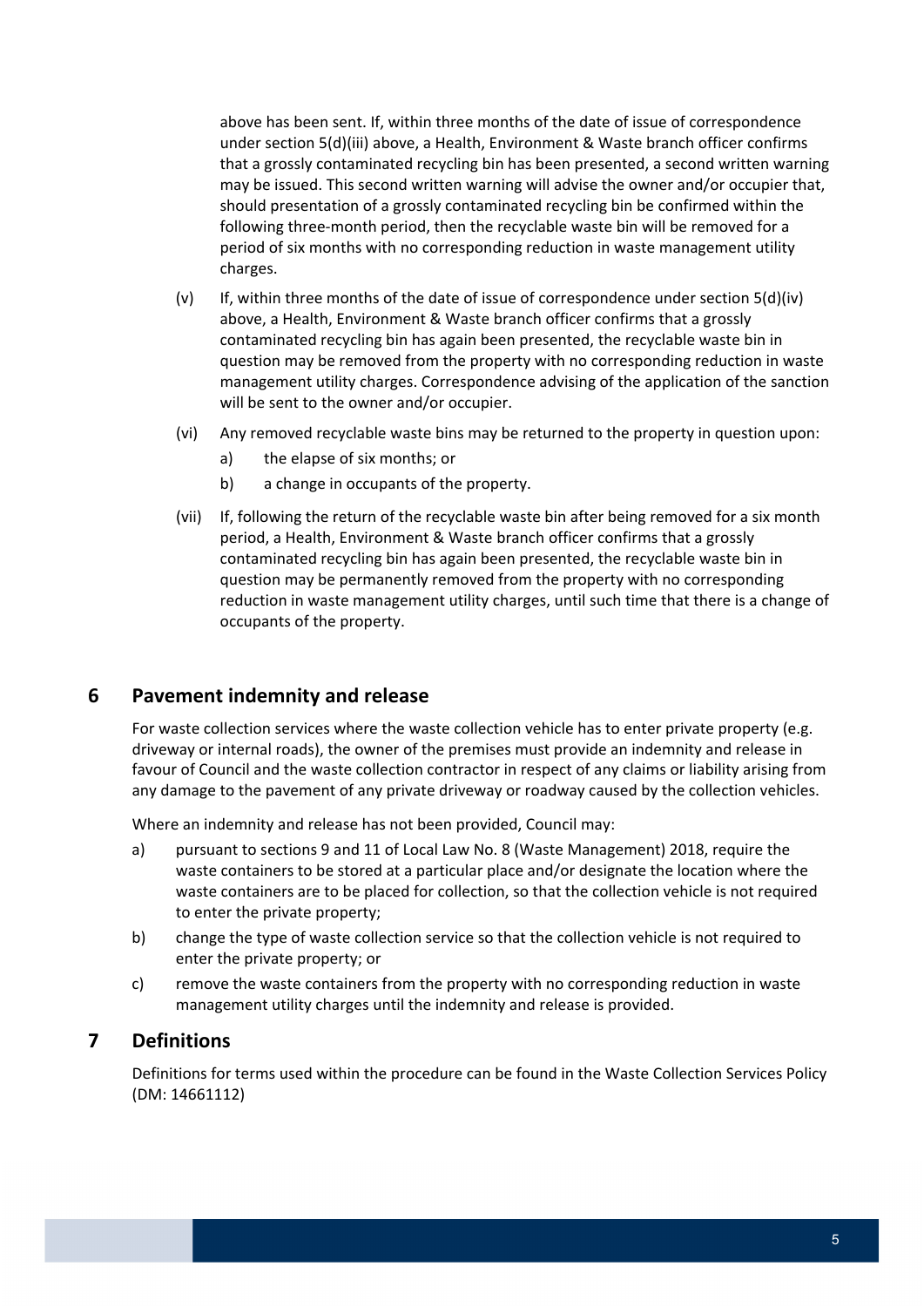# **8 Schedule – Types, frequency and conditions of waste collection services**

#### **1. Domestic premises: Dwelling houses (including secondary dwellings)**

| 1A.            | Standard wheelie bin collection service                                                                                                                                                                                                                                           |
|----------------|-----------------------------------------------------------------------------------------------------------------------------------------------------------------------------------------------------------------------------------------------------------------------------------|
| <b>Service</b> | The standard default service that will be provided to dwelling houses is a weekly 240 litre<br>wheelie bin collection service for domestic waste and fortnightly 240 litre wheelie bin<br>collection service for recyclable waste.                                                |
|                | For dwelling houses with a secondary dwelling (e.g. granny flat), a waste collection service<br>for the secondary dwelling can be requested. This is treated as an additional waste<br>collection service. See Item 7-Additional waste collection services for domestic premises. |

| 1B.            | Alternative wheelie bin collection services                                                                                                                             |  |  |  |  |  |  |
|----------------|-------------------------------------------------------------------------------------------------------------------------------------------------------------------------|--|--|--|--|--|--|
| <b>Service</b> | The following collection services are alternatives to the standard default wheelie bin<br>collection service that can be specifically requested by written application. |  |  |  |  |  |  |
|                | Domestic waste 140 litre weekly and recyclable waste 140 litre fortnightly                                                                                              |  |  |  |  |  |  |
|                | Domestic waste 140 litre weekly and recyclable waste 240 litre fortnightly                                                                                              |  |  |  |  |  |  |
|                | Domestic waste 140 litre weekly and recyclable waste 360 litre fortnightly                                                                                              |  |  |  |  |  |  |
|                | Domestic waste 240 litre weekly and recyclable waste 140 litre fortnightly                                                                                              |  |  |  |  |  |  |
|                | Domestic waste 240 litre weekly and recyclable waste 360 litre fortnightly                                                                                              |  |  |  |  |  |  |

#### **2. Domestic premises: Dual occupancy, including Dual occupancy (auxiliary unit)**

| 2A.            | <b>Standard wheelie bin collection service</b>                                                                                                                                                        |
|----------------|-------------------------------------------------------------------------------------------------------------------------------------------------------------------------------------------------------|
| <b>Service</b> | The standard default collection service that will be provided to each dwelling is a weekly<br>240 litre wheelie bin for domestic waste and fortnightly 240 litre wheelie bin for recyclable<br>waste. |
|                | This applies to each dual occupancy dwelling regardless of who they are being occupied by.                                                                                                            |

| 2B.            | Alternative wheelie bin collection services                                                                                                                                               |
|----------------|-------------------------------------------------------------------------------------------------------------------------------------------------------------------------------------------|
| <b>Service</b> | The following collection services are alternatives to the standard default wheelie bin<br>collection service that can be specifically requested by written application for each dwelling. |
|                | Domestic waste 140 litre weekly and recyclable waste 140 litre fortnightly                                                                                                                |
|                | Domestic waste 140 litre weekly and recyclable waste 240 litre fortnightly                                                                                                                |
|                | Domestic waste 140 litre weekly and recyclable waste 360 litre fortnightly                                                                                                                |
|                | Domestic waste 240 litre weekly and recyclable waste 140 litre fortnightly                                                                                                                |
|                | Domestic waste 240 litre weekly and recyclable waste 360 litre fortnightly                                                                                                                |

#### **3. Domestic premises: Multiple dwellings—strata-titled**

| 3A.            | Standard wheelie bin collection service                                                                                                                                                                                          |
|----------------|----------------------------------------------------------------------------------------------------------------------------------------------------------------------------------------------------------------------------------|
| <b>Service</b> | The standard default service that will be provided to each dwelling is a weekly 240 litre<br>wheelie bin collection service for domestic waste and fortnightly 240 litre wheelie bin<br>collection service for recyclable waste. |
|                | For multiple dwellings – strata titled that contain 11 or more dwellings, the collection of<br>wheelie bins shall be undertaken within the property rather than on the footpath, where<br>practical.                             |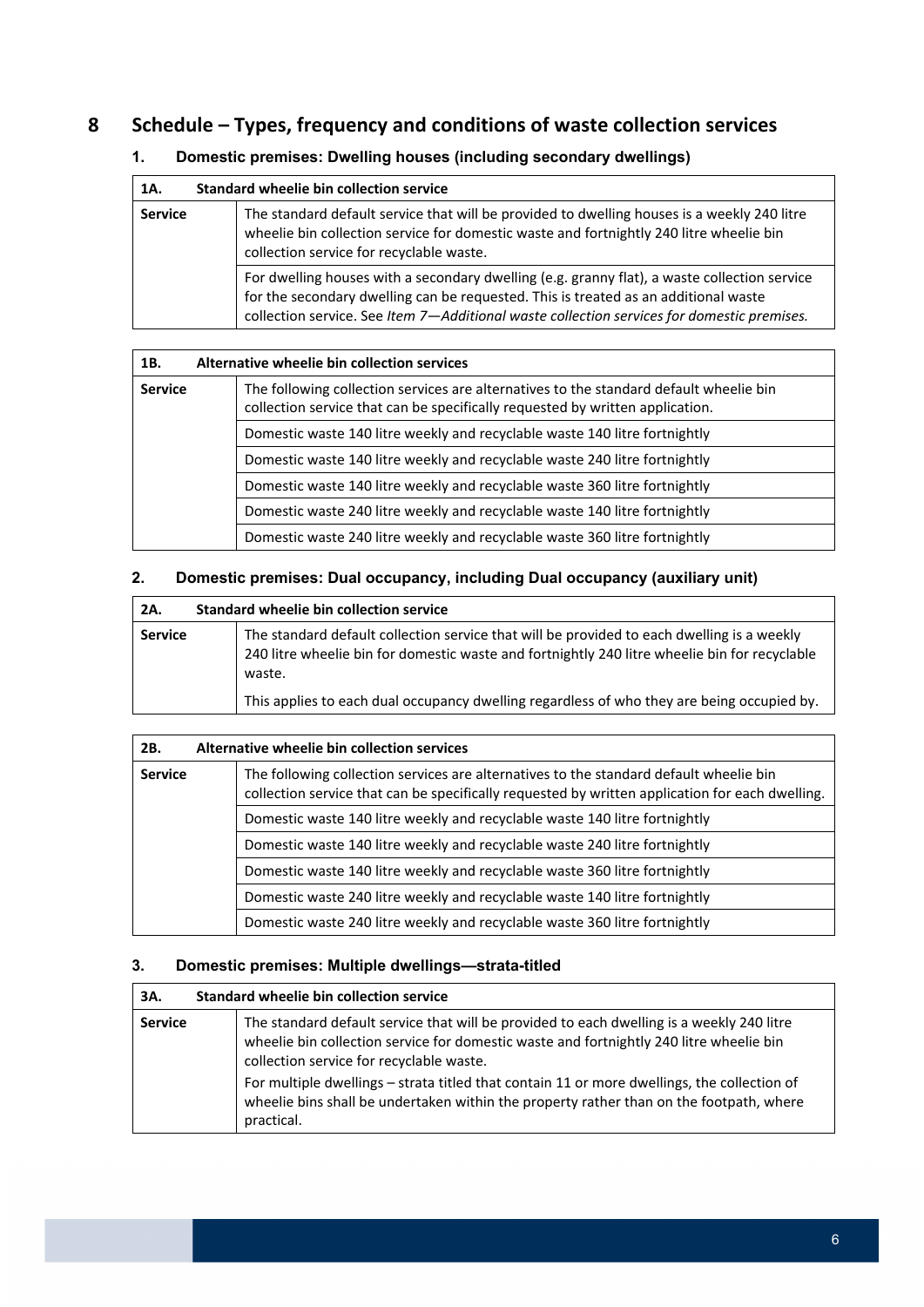| 3B.                                                                        | Alternative wheelie bin collection services                                                                                                                                                                                                                                                                                                                                |  |  |  |  |
|----------------------------------------------------------------------------|----------------------------------------------------------------------------------------------------------------------------------------------------------------------------------------------------------------------------------------------------------------------------------------------------------------------------------------------------------------------------|--|--|--|--|
| <b>Service</b>                                                             | The following collection services are alternatives to the standard default wheelie bin<br>collection service that can be specifically requested by written application for each dwelling.                                                                                                                                                                                  |  |  |  |  |
|                                                                            | Domestic waste 140 litre weekly and recyclable waste 140 litre fortnightly                                                                                                                                                                                                                                                                                                 |  |  |  |  |
| Domestic waste 140 litre weekly and recyclable waste 240 litre fortnightly |                                                                                                                                                                                                                                                                                                                                                                            |  |  |  |  |
|                                                                            | Domestic waste 140 litre weekly and recyclable waste 360 litre fortnightly                                                                                                                                                                                                                                                                                                 |  |  |  |  |
|                                                                            | Domestic waste 240 litre weekly and recyclable waste 140 litre fortnightly                                                                                                                                                                                                                                                                                                 |  |  |  |  |
|                                                                            | Domestic waste 240 litre weekly and recyclable waste 360 litre fortnightly                                                                                                                                                                                                                                                                                                 |  |  |  |  |
|                                                                            | Domestic waste 240 litre weekly and no recyclable waste                                                                                                                                                                                                                                                                                                                    |  |  |  |  |
|                                                                            | Only available when a Council officer has determined that it is not possible for any other<br>wheelie bin or bulk bin service option incorporating recycling to be offered. This could be<br>because of lack of space to store bins on-site, inability of the collection vehicle to access<br>bins on-site or lack of space on the footpath to present bins for servicing. |  |  |  |  |

| 3C.            |                                                                                                                                                                                                                                                                                                                                                                                                               | <b>Bulk bin collection services</b>                                                                                                                                                                                                                                                                                 |    |  |  |  |
|----------------|---------------------------------------------------------------------------------------------------------------------------------------------------------------------------------------------------------------------------------------------------------------------------------------------------------------------------------------------------------------------------------------------------------------|---------------------------------------------------------------------------------------------------------------------------------------------------------------------------------------------------------------------------------------------------------------------------------------------------------------------|----|--|--|--|
| <b>Service</b> | Bulk bin collection services for domestic waste and recyclable waste are also available, as<br>an alternative to wheelie bins.                                                                                                                                                                                                                                                                                |                                                                                                                                                                                                                                                                                                                     |    |  |  |  |
|                |                                                                                                                                                                                                                                                                                                                                                                                                               | For this service:                                                                                                                                                                                                                                                                                                   |    |  |  |  |
|                | $\bullet$                                                                                                                                                                                                                                                                                                                                                                                                     | all dwellings in the community titles scheme must be serviced by the bulk bins;                                                                                                                                                                                                                                     |    |  |  |  |
|                | the bulk bins for the domestic waste component must be of the same capacity; and<br>$\bullet$                                                                                                                                                                                                                                                                                                                 |                                                                                                                                                                                                                                                                                                                     |    |  |  |  |
|                | no combination of bulk and wheelie bins is permitted under this Item 3C, that is, the<br>$\bullet$<br>service must be comprised of all bulk bins and no wheelie bins. Combined wheelie<br>bin/bulk bin services are set out in Item-3D.<br>Combined domestic waste wheelie<br>bin and recyclable waste bulk bin service and 3E. Combined domestic waste bulk bin<br>and recyclable waste wheelie bin service. |                                                                                                                                                                                                                                                                                                                     |    |  |  |  |
|                |                                                                                                                                                                                                                                                                                                                                                                                                               | The volume and frequency options for this bulk bin service are as follows:                                                                                                                                                                                                                                          |    |  |  |  |
|                | Domestic<br>waste                                                                                                                                                                                                                                                                                                                                                                                             | 1,000, 1,500, 2,000 or 3,000 litres, serviced 1, 2 or 3 times per week                                                                                                                                                                                                                                              |    |  |  |  |
|                | Recyclable<br>1,100 litres, serviced once per week<br>waste                                                                                                                                                                                                                                                                                                                                                   |                                                                                                                                                                                                                                                                                                                     |    |  |  |  |
|                | Volume options and minimum dwellings required                                                                                                                                                                                                                                                                                                                                                                 |                                                                                                                                                                                                                                                                                                                     |    |  |  |  |
|                | The bulk bin service is charged to each dwelling, based on the approximate volume of<br>weekly waste to be collected per dwelling.                                                                                                                                                                                                                                                                            |                                                                                                                                                                                                                                                                                                                     |    |  |  |  |
|                | The available volume options (approximate volume per dwelling per week) for this bulk<br>bin service are set out in the table below.                                                                                                                                                                                                                                                                          |                                                                                                                                                                                                                                                                                                                     |    |  |  |  |
|                |                                                                                                                                                                                                                                                                                                                                                                                                               | The table also sets out the minimum number of dwellings required for each volume<br>option. This is in order to maintain approximate equity in the standard volume of waste<br>collectable per dwelling in Logan. A minimum number of dwellings is required for<br>premises to be eligible for at least 1 bulk bin. |    |  |  |  |
|                | Volume options (approx) per dwelling per week<br><b>Minimum dwellings</b>                                                                                                                                                                                                                                                                                                                                     |                                                                                                                                                                                                                                                                                                                     |    |  |  |  |
|                | Domestic waste 240 litre once/week and recyclable<br>waste 120 litre once/week                                                                                                                                                                                                                                                                                                                                | 7                                                                                                                                                                                                                                                                                                                   |    |  |  |  |
|                |                                                                                                                                                                                                                                                                                                                                                                                                               | Domestic waste 240 litre 2 times/week and recyclable<br>waste 120 litre once/week                                                                                                                                                                                                                                   | 8  |  |  |  |
|                |                                                                                                                                                                                                                                                                                                                                                                                                               | Domestic waste 240 litre 3 times/week and recyclable<br>waste 120 litre once/week                                                                                                                                                                                                                                   | 11 |  |  |  |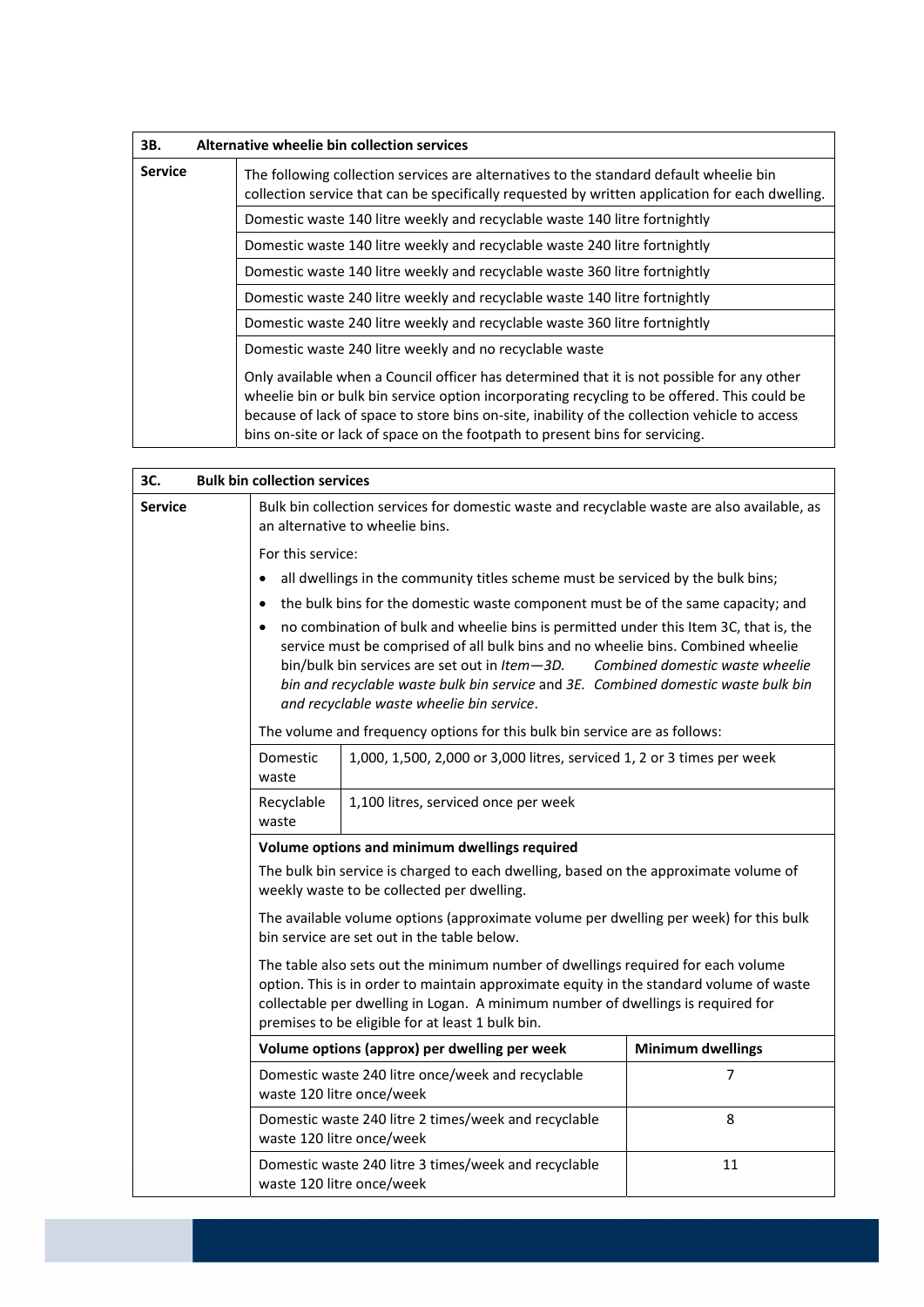| 3C.                        | <b>Bulk bin collection services</b>                                                                                                                                                                                                                                                                                                                                                                                                                                                                                |                                                                                                                                                                                                                   |                                                                                                                                                                                                                                                                   |            |                                                                                                                                                                                            |  |
|----------------------------|--------------------------------------------------------------------------------------------------------------------------------------------------------------------------------------------------------------------------------------------------------------------------------------------------------------------------------------------------------------------------------------------------------------------------------------------------------------------------------------------------------------------|-------------------------------------------------------------------------------------------------------------------------------------------------------------------------------------------------------------------|-------------------------------------------------------------------------------------------------------------------------------------------------------------------------------------------------------------------------------------------------------------------|------------|--------------------------------------------------------------------------------------------------------------------------------------------------------------------------------------------|--|
|                            | 11<br>Domestic waste 140 litre once per week and recyclable<br>waste 70 litre once/week                                                                                                                                                                                                                                                                                                                                                                                                                            |                                                                                                                                                                                                                   |                                                                                                                                                                                                                                                                   |            |                                                                                                                                                                                            |  |
|                            | Domestic waste 140 litre 2 times/week and recyclable<br>12<br>waste 70 litre once/week                                                                                                                                                                                                                                                                                                                                                                                                                             |                                                                                                                                                                                                                   |                                                                                                                                                                                                                                                                   |            |                                                                                                                                                                                            |  |
|                            |                                                                                                                                                                                                                                                                                                                                                                                                                                                                                                                    |                                                                                                                                                                                                                   | Acceptable volume variation per dwelling                                                                                                                                                                                                                          |            |                                                                                                                                                                                            |  |
|                            | The weekly volume per dwelling is approximate only as a partial bulk bin cannot be<br>supplied. Therefore, the number of bulk bins supplied are rounded to the nearest whole<br>number of bins. This rounding may result in a lesser or greater volume per dwelling per<br>week than the exact wheelie bin equivalent, but Council has set the volume variations in<br>the table below (lower and upper) as an acceptable range that will not affect the bulk bin<br>service provided ("acceptable volume range"). |                                                                                                                                                                                                                   |                                                                                                                                                                                                                                                                   |            |                                                                                                                                                                                            |  |
|                            |                                                                                                                                                                                                                                                                                                                                                                                                                                                                                                                    |                                                                                                                                                                                                                   | A weekly volume per dwelling outside of the acceptable volume range is not permitted<br>and a different bulk bin size or servicing frequency needs to be selected.                                                                                                |            |                                                                                                                                                                                            |  |
|                            |                                                                                                                                                                                                                                                                                                                                                                                                                                                                                                                    |                                                                                                                                                                                                                   | Acceptable volume range                                                                                                                                                                                                                                           |            |                                                                                                                                                                                            |  |
|                            |                                                                                                                                                                                                                                                                                                                                                                                                                                                                                                                    |                                                                                                                                                                                                                   | <b>Volume variation - lower</b>                                                                                                                                                                                                                                   |            | <b>Volume variation - upper</b>                                                                                                                                                            |  |
|                            | <b>Domestic</b><br>waste<br>Recyclable<br>waste                                                                                                                                                                                                                                                                                                                                                                                                                                                                    |                                                                                                                                                                                                                   | Minus 34 litres/dwelling<br>Therefore:<br>140L service: No less than 106L<br>240L service: No less than 206L                                                                                                                                                      | Therefore: | Plus 33 litres/dwelling<br>140L service: No more than 173L<br>240L service: No more than 273L                                                                                              |  |
|                            |                                                                                                                                                                                                                                                                                                                                                                                                                                                                                                                    |                                                                                                                                                                                                                   | Minus 35 litres/dwelling<br>Therefore:<br>70L service: No less than 35L<br>120L service: No less than 85L                                                                                                                                                         | Therefore: | Plus 37 litres/dwelling<br>70L service: No more than 107L<br>120L service: No more than 157L                                                                                               |  |
| <b>Number of bulk bins</b> |                                                                                                                                                                                                                                                                                                                                                                                                                                                                                                                    |                                                                                                                                                                                                                   |                                                                                                                                                                                                                                                                   |            |                                                                                                                                                                                            |  |
|                            |                                                                                                                                                                                                                                                                                                                                                                                                                                                                                                                    | The number of bulk bins supplied to the overall premises will be calculated based on the<br>number of dwellings, the volume option selected, the bulk bin size selected and the<br>collection frequency selected. |                                                                                                                                                                                                                                                                   |            |                                                                                                                                                                                            |  |
|                            | range).                                                                                                                                                                                                                                                                                                                                                                                                                                                                                                            |                                                                                                                                                                                                                   | The calculation is designed to produce approximate equity in the standard volume of<br>weekly waste collectable from domestic premises in Logan (within the acceptable volume                                                                                     |            |                                                                                                                                                                                            |  |
|                            | <b>Step</b>                                                                                                                                                                                                                                                                                                                                                                                                                                                                                                        | <b>Calculation</b>                                                                                                                                                                                                |                                                                                                                                                                                                                                                                   |            | <b>Example (using 32 dwellings)</b>                                                                                                                                                        |  |
|                            | $\mathbf{1}$                                                                                                                                                                                                                                                                                                                                                                                                                                                                                                       | dwelling.                                                                                                                                                                                                         | The total waste storage volume that will<br>be provided for the overall premises will<br>be calculated by multiplying the number<br>of dwellings by the selected volume per                                                                                       |            | If 240 litre domestic waste volume<br>per dwelling is selected-<br>32 dwellings multiplied by 240 litres<br>= 7,680 litres.                                                                |  |
|                            | $\overline{2}$                                                                                                                                                                                                                                                                                                                                                                                                                                                                                                     |                                                                                                                                                                                                                   | The number of bins to be provided will<br>be calculated by dividing the total<br>domestic waste storage volume by the<br>capacity of the bin sought, then dividing<br>by the collection frequency sought<br>(rounded off to the nearest whole<br>number of bins). | selected-  | If 1,100 litre bins, 3 times/week is<br>7,680 litres divided by 1,100 litres =<br>6.98 divided by $3 = 2.32$ (rounded<br>off) = $2 \times 1,100$ litre bin serviced<br>three times weekly. |  |
|                            | 3                                                                                                                                                                                                                                                                                                                                                                                                                                                                                                                  |                                                                                                                                                                                                                   | Check that the bulk bin volume per<br>dwelling is the within the acceptable<br>volume range-<br>Number of bins multiplied by the bulk<br>bin size selected multiplied by the                                                                                      |            | 2 bins multiplied by 1,100 litres =<br>2,200 multiplied by 3 times/week =<br>6,600 litres, divided by 32 dwellings<br>= 206.25 litres per dwelling.                                        |  |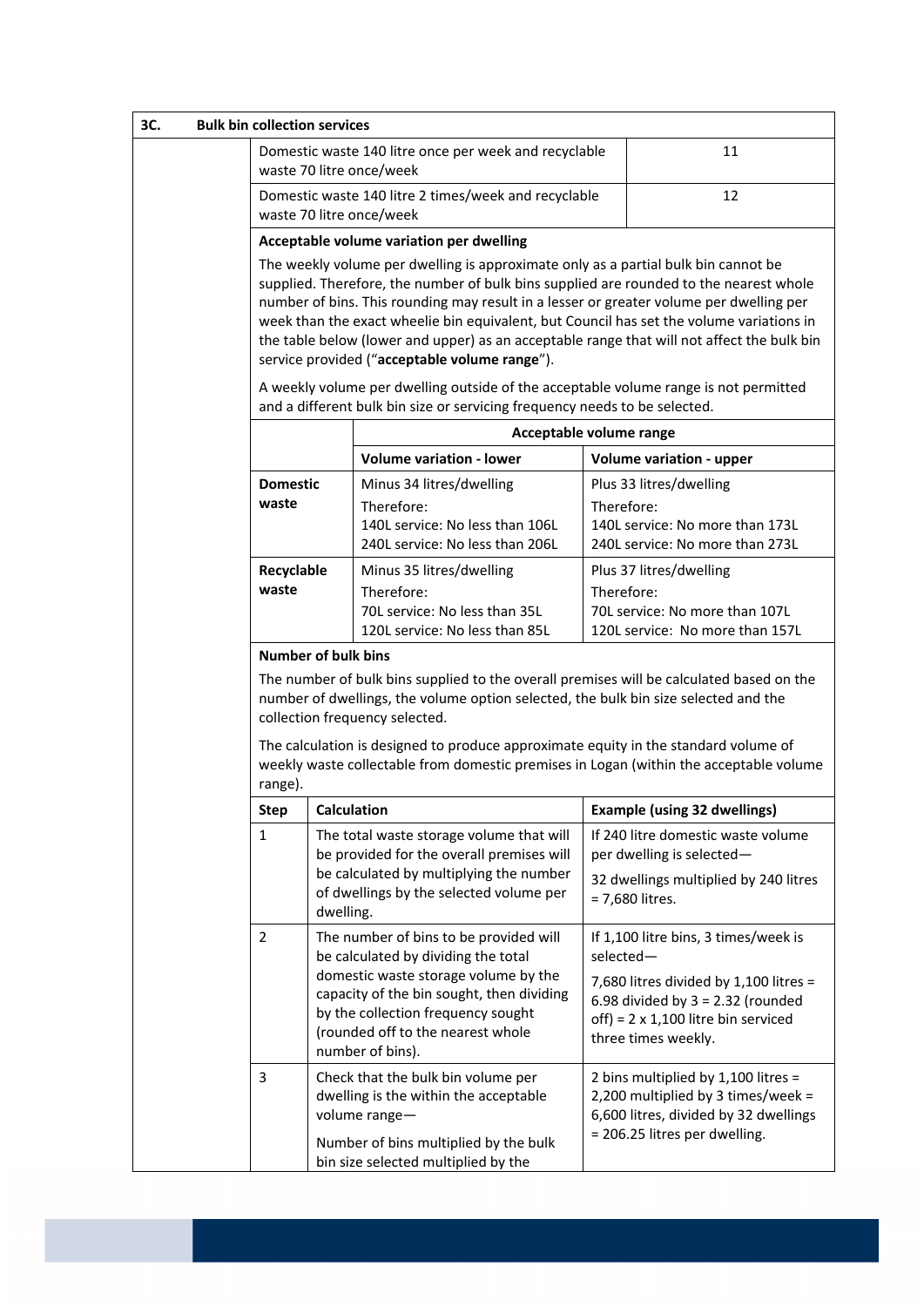| 3C.               |                  | <b>Bulk bin collection services</b> |                                                                                                                                                                                                                                                                                                                                                                                                                                                                                                                                                                                                                                                                                                                                                                                                                                               |                                                                                        |  |
|-------------------|------------------|-------------------------------------|-----------------------------------------------------------------------------------------------------------------------------------------------------------------------------------------------------------------------------------------------------------------------------------------------------------------------------------------------------------------------------------------------------------------------------------------------------------------------------------------------------------------------------------------------------------------------------------------------------------------------------------------------------------------------------------------------------------------------------------------------------------------------------------------------------------------------------------------------|----------------------------------------------------------------------------------------|--|
|                   |                  |                                     | servicing frequency selected, divided by                                                                                                                                                                                                                                                                                                                                                                                                                                                                                                                                                                                                                                                                                                                                                                                                      | This is within the acceptable volume                                                   |  |
|                   |                  |                                     | the number of dwellings.                                                                                                                                                                                                                                                                                                                                                                                                                                                                                                                                                                                                                                                                                                                                                                                                                      | range (the lower volume variation                                                      |  |
|                   |                  |                                     | If the volume per dwelling is not within                                                                                                                                                                                                                                                                                                                                                                                                                                                                                                                                                                                                                                                                                                                                                                                                      | being 206 litres per dwelling).                                                        |  |
|                   |                  |                                     | the acceptable volume range, a different                                                                                                                                                                                                                                                                                                                                                                                                                                                                                                                                                                                                                                                                                                                                                                                                      |                                                                                        |  |
|                   |                  |                                     | bulk bin size or servicing frequency<br>needs to be selected.                                                                                                                                                                                                                                                                                                                                                                                                                                                                                                                                                                                                                                                                                                                                                                                 |                                                                                        |  |
|                   |                  |                                     |                                                                                                                                                                                                                                                                                                                                                                                                                                                                                                                                                                                                                                                                                                                                                                                                                                               |                                                                                        |  |
| <b>Conditions</b> |                  |                                     | <b>Storage and collection point</b>                                                                                                                                                                                                                                                                                                                                                                                                                                                                                                                                                                                                                                                                                                                                                                                                           |                                                                                        |  |
|                   | 1.               |                                     |                                                                                                                                                                                                                                                                                                                                                                                                                                                                                                                                                                                                                                                                                                                                                                                                                                               | A suitable location must be available for the storage and collection of the bulk bins: |  |
|                   | (a)              |                                     | 1,100 litre bulk bins are manually manoeuvred by the driver onto rear-lift<br>collection vehicles so the collection point for 1,100 litre bulk bins may be on<br>the footpath provided:<br>pathways leading to the collection point are paved and have a<br>manageable gradient (maximum 1:15) and are free of steps, stairs or<br>other impediments;                                                                                                                                                                                                                                                                                                                                                                                                                                                                                         |                                                                                        |  |
|                   |                  | (i)                                 |                                                                                                                                                                                                                                                                                                                                                                                                                                                                                                                                                                                                                                                                                                                                                                                                                                               |                                                                                        |  |
|                   |                  | (ii)                                | there is adequate space on the footpath for servicing;                                                                                                                                                                                                                                                                                                                                                                                                                                                                                                                                                                                                                                                                                                                                                                                        |                                                                                        |  |
|                   |                  | (iii)                               | if on-site property managers are not able to move the bins to the<br>footpath, it will be necessary for the bulk bins to be stored in an<br>enclosure at the immediate street frontage. The bulk bins in the<br>enclosures need to be easily accessible. That is, it must always be<br>possible to remove a bulk bin without having to move any other bins<br>stored in the enclosure.                                                                                                                                                                                                                                                                                                                                                                                                                                                        |                                                                                        |  |
|                   | (b)              |                                     | bins may also be serviced on the property):                                                                                                                                                                                                                                                                                                                                                                                                                                                                                                                                                                                                                                                                                                                                                                                                   | The collection point for all other bulk bins must be on the property (1,100 litre      |  |
|                   | (c)              |                                     | The bins must be stored in easily accessible enclosures:                                                                                                                                                                                                                                                                                                                                                                                                                                                                                                                                                                                                                                                                                                                                                                                      |                                                                                        |  |
|                   |                  | (i)                                 | for 1,100 litre bulk bins (which are manually manoeuvred) that means<br>an enclosure which complies with (a)(iii) above and the path of travel to<br>the enclosure complies with (a)(i) above;                                                                                                                                                                                                                                                                                                                                                                                                                                                                                                                                                                                                                                                |                                                                                        |  |
|                   |                  | (ii)                                | all other bulk bins are serviced by "front-lift" collection vehicles which<br>means that the front of the truck must be able to approach and access<br>the front of the bulk bin without manual manoeuvring of the bin. The<br>enclosures must not inhibit access by the collection vehicle.<br>The collection vehicle will only move in a forward direction while entering, on<br>and leaving the property. That is, the collection vehicle shall not be required to<br>reverse on the property other than to perform a three-point turn.<br>There must be unobstructed access for the collection vehicle. Managers of<br>these domestic premises must ensure that measures are taken (eg. installation<br>of removable locking posts) to ensure that vehicles do not park in turning areas<br>or otherwise block access on collection days. |                                                                                        |  |
|                   | (d)              |                                     |                                                                                                                                                                                                                                                                                                                                                                                                                                                                                                                                                                                                                                                                                                                                                                                                                                               |                                                                                        |  |
|                   | (e)              |                                     |                                                                                                                                                                                                                                                                                                                                                                                                                                                                                                                                                                                                                                                                                                                                                                                                                                               |                                                                                        |  |
|                   | 2.               |                                     | The waste collection contractor must confirm that they are able to enter the<br>premises and perform the required service.<br>A pavement indemnity and release is required for all bulk bin services except for the<br>1,100 litre footpath collection. See Section F-Pavement indemnity and release.                                                                                                                                                                                                                                                                                                                                                                                                                                                                                                                                         |                                                                                        |  |
|                   | 3.               |                                     |                                                                                                                                                                                                                                                                                                                                                                                                                                                                                                                                                                                                                                                                                                                                                                                                                                               |                                                                                        |  |
|                   |                  | <b>Collection days</b>              |                                                                                                                                                                                                                                                                                                                                                                                                                                                                                                                                                                                                                                                                                                                                                                                                                                               |                                                                                        |  |
|                   | 4.               |                                     | Bulk bin services are only available on a day from Monday to Friday.                                                                                                                                                                                                                                                                                                                                                                                                                                                                                                                                                                                                                                                                                                                                                                          |                                                                                        |  |
|                   | <b>Applicant</b> |                                     |                                                                                                                                                                                                                                                                                                                                                                                                                                                                                                                                                                                                                                                                                                                                                                                                                                               |                                                                                        |  |
|                   | 5.               | of the scheme).                     | The application must be made in writing by the body corporate (or the original<br>owner of the community titles scheme land immediately before the establishment                                                                                                                                                                                                                                                                                                                                                                                                                                                                                                                                                                                                                                                                              |                                                                                        |  |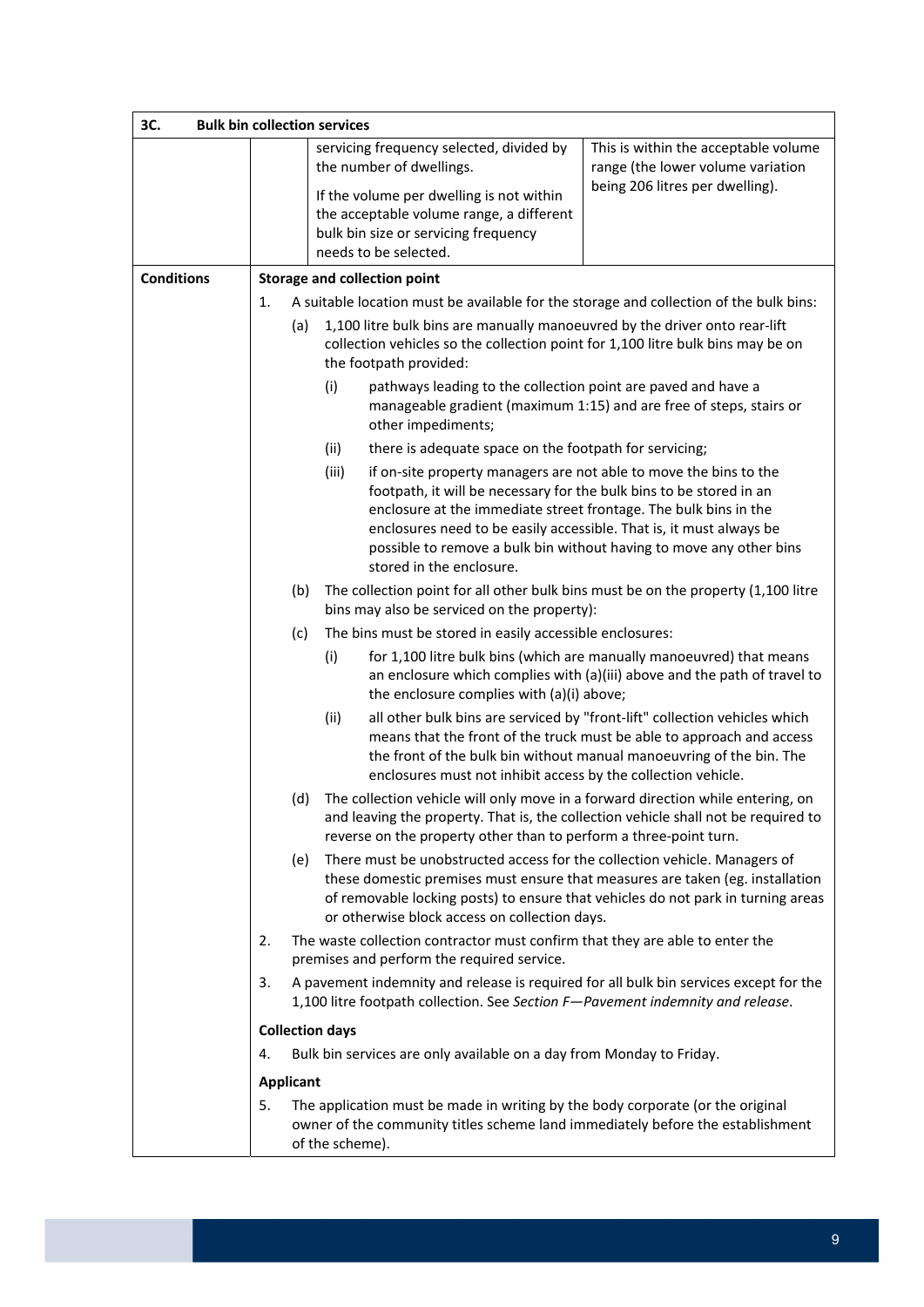| 3D.               | Combined domestic waste wheelie bin and recyclable waste bulk bin service                                                                                                                                                                                                                                                                                                                                                                                                      |                                                                                                                                                                                                |  |
|-------------------|--------------------------------------------------------------------------------------------------------------------------------------------------------------------------------------------------------------------------------------------------------------------------------------------------------------------------------------------------------------------------------------------------------------------------------------------------------------------------------|------------------------------------------------------------------------------------------------------------------------------------------------------------------------------------------------|--|
| <b>Service</b>    | An alternative collection service is available for each dwelling to have the following<br>combined wheelie bin/bulk bin service.                                                                                                                                                                                                                                                                                                                                               |                                                                                                                                                                                                |  |
|                   | Domestic waste                                                                                                                                                                                                                                                                                                                                                                                                                                                                 | 140 litre or 240 litre wheelie bin per dwelling, serviced weekly                                                                                                                               |  |
|                   | Recyclable waste                                                                                                                                                                                                                                                                                                                                                                                                                                                               | 70 litres per dwelling based on use of a shared 1,100 litre bulk bin,<br>serviced weekly, as set out below:                                                                                    |  |
|                   |                                                                                                                                                                                                                                                                                                                                                                                                                                                                                | Volume per dwelling and minimum dwellings required                                                                                                                                             |  |
|                   | An approximate volume per dwelling per week for the recyclable waste component of<br>this service is 70 litres per week.                                                                                                                                                                                                                                                                                                                                                       |                                                                                                                                                                                                |  |
|                   | This service is only available to premises with a minimum of 11 dwellings. This is in order<br>to maintain approximate equity in the standard volume of recyclable waste collectable<br>per dwelling in Logan, because the only bulk bin recyclable waste container available is<br>1,100 litres. To make the service available to premises with less than 11 dwellings, would<br>result in each dwelling receiving a higher recyclable waste storage capacity than 70 litres. |                                                                                                                                                                                                |  |
|                   | Acceptable volume variation per dwelling                                                                                                                                                                                                                                                                                                                                                                                                                                       |                                                                                                                                                                                                |  |
|                   | See the acceptable volume range for recyclable waste set out in Item 3C.<br><b>Bulk bin</b><br>collection services-Acceptable volume variation per dwelling.                                                                                                                                                                                                                                                                                                                   |                                                                                                                                                                                                |  |
|                   | <b>Number of bulk bins</b>                                                                                                                                                                                                                                                                                                                                                                                                                                                     |                                                                                                                                                                                                |  |
| size.             |                                                                                                                                                                                                                                                                                                                                                                                                                                                                                | Calculated in accordance with the calculation set out in Item 3C.<br><b>Bulk bin collection</b><br>services—Number of bulk bins, using 70 litres per dwelling and 1,100 litres as the bulk bin |  |
| <b>Conditions</b> |                                                                                                                                                                                                                                                                                                                                                                                                                                                                                | Same as Item 3C. Bulk bin collection services-Conditions.                                                                                                                                      |  |

| 3E.            |                                                                                                                                                                                                                                                                                                                                    |                                                                                                                                | Combined domestic waste bulk bin and recyclable waste wheelie bin service |                             |  |
|----------------|------------------------------------------------------------------------------------------------------------------------------------------------------------------------------------------------------------------------------------------------------------------------------------------------------------------------------------|--------------------------------------------------------------------------------------------------------------------------------|---------------------------------------------------------------------------|-----------------------------|--|
| <b>Service</b> | An alternative collection service is available for each dwelling to have the following<br>combined bulk bin/wheelie bin service.                                                                                                                                                                                                   |                                                                                                                                |                                                                           |                             |  |
|                | All domestic waste bulk bins utilised under this service option must be of the same<br>capacity (e.g. all 1,000 litre bins, or all 1,100 litre bins, etc).                                                                                                                                                                         |                                                                                                                                |                                                                           |                             |  |
|                | Recyclable waste                                                                                                                                                                                                                                                                                                                   |                                                                                                                                | 140, 240 or 360 litre wheelie bin, serviced weekly                        |                             |  |
|                | Domestic waste                                                                                                                                                                                                                                                                                                                     | 120 or 240 litres per dwelling based on shared use of 1,000, 1,100,<br>1,500, 2,000 or 3,000 litre bulk bin, as set out below: |                                                                           |                             |  |
|                | Volume per dwelling and minimum dwellings required                                                                                                                                                                                                                                                                                 |                                                                                                                                |                                                                           |                             |  |
|                | The bulk bin service is charged to each dwelling, based on the approximate volume of<br>weekly waste to be collected per dwelling.                                                                                                                                                                                                 |                                                                                                                                |                                                                           |                             |  |
|                | The available volume options (approximate volume per dwelling per week) for the bulk<br>bin component of the service is set out in the table below.                                                                                                                                                                                |                                                                                                                                |                                                                           |                             |  |
|                | The table also sets out the minimum number of dwellings for each volume option. This is<br>because there is a need to maintain approximate equity in the standard volume of<br>domestic waste collectable per dwelling in Logan. A minimum number of dwellings is<br>required for premises to be eligible for at least 1 bulk bin. |                                                                                                                                |                                                                           |                             |  |
|                | <b>Volume options</b><br>(approx. per dwelling per week)<br><b>Bulk bin size</b>                                                                                                                                                                                                                                                   |                                                                                                                                |                                                                           | <b>Minimum</b><br>dwellings |  |
|                | 240 litre                                                                                                                                                                                                                                                                                                                          |                                                                                                                                | 1000                                                                      | 4                           |  |
|                |                                                                                                                                                                                                                                                                                                                                    |                                                                                                                                | 1100                                                                      | 5                           |  |
|                |                                                                                                                                                                                                                                                                                                                                    |                                                                                                                                | 1500                                                                      | 6                           |  |
|                |                                                                                                                                                                                                                                                                                                                                    |                                                                                                                                | 2000                                                                      | 8                           |  |
|                |                                                                                                                                                                                                                                                                                                                                    |                                                                                                                                | 3000                                                                      | 11                          |  |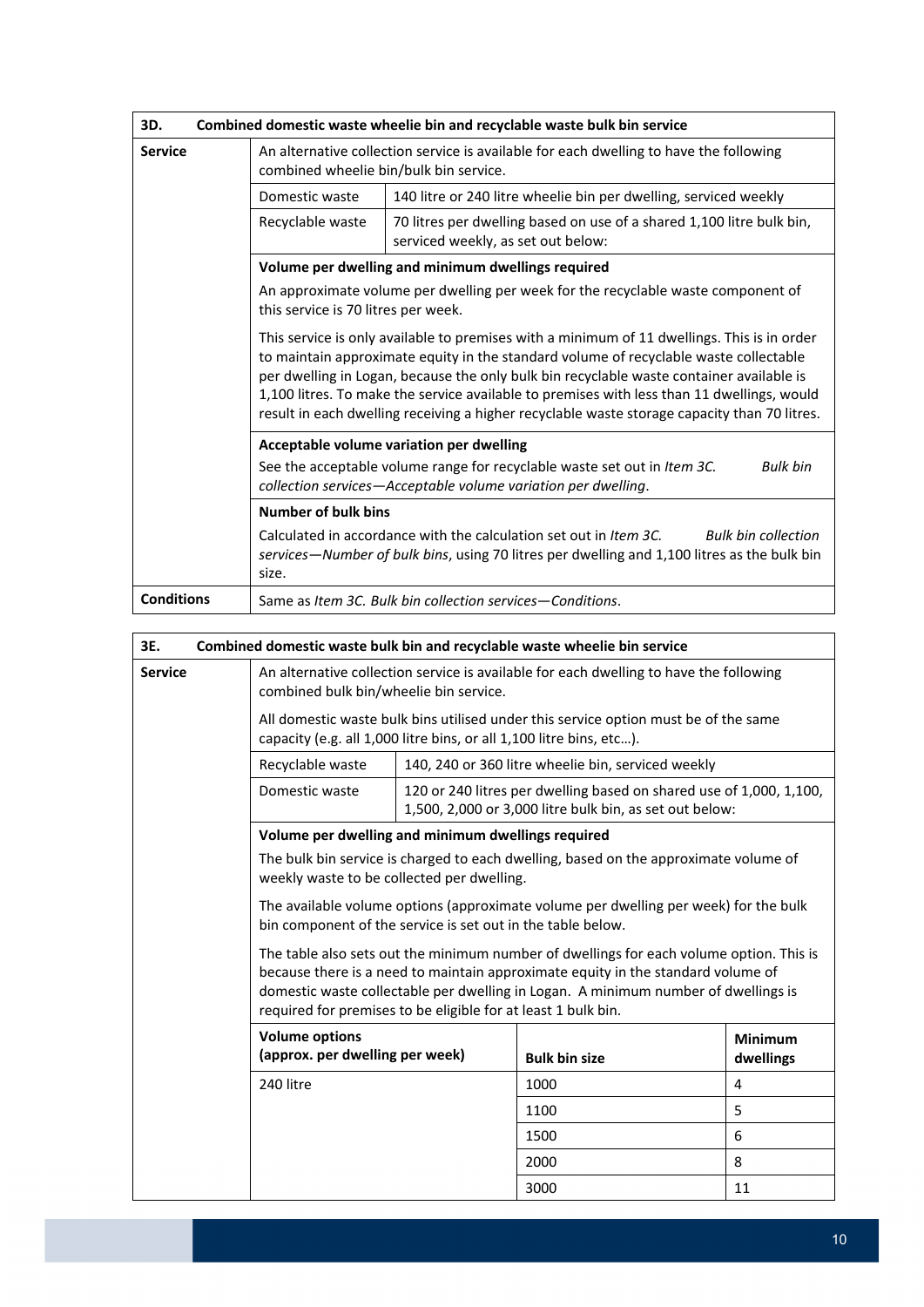| 3E.               | Combined domestic waste bulk bin and recyclable waste wheelie bin service                                                                                  |      |                            |  |
|-------------------|------------------------------------------------------------------------------------------------------------------------------------------------------------|------|----------------------------|--|
|                   | 140 litre                                                                                                                                                  | 1000 | 6                          |  |
|                   |                                                                                                                                                            | 1100 | 7                          |  |
|                   |                                                                                                                                                            | 1500 | 9                          |  |
|                   |                                                                                                                                                            | 2000 | 12                         |  |
|                   |                                                                                                                                                            | 3000 | 18                         |  |
|                   | Acceptable volume variation per dwelling                                                                                                                   |      |                            |  |
|                   | See the acceptable volume range for domestic waste set out in Item 3C.<br><b>Bulk bin</b><br>collection services-Acceptable volume variation per dwelling. |      |                            |  |
|                   | <b>Number of bulk bins</b>                                                                                                                                 |      |                            |  |
|                   | Calculated in accordance with the calculation set out in <i>Item 3C</i> .<br>services—Number of bulk bins.                                                 |      | <b>Bulk bin collection</b> |  |
| <b>Conditions</b> | For the bulk bin service, the conditions in Item 3C. Bulk bin collection services-<br>Conditions apply.                                                    |      |                            |  |

| 3F.               | Body corporate (or equivalent) bin collection services                                                                                                                                                                                                                                                                                                  |                                                                                                                                              |  |
|-------------------|---------------------------------------------------------------------------------------------------------------------------------------------------------------------------------------------------------------------------------------------------------------------------------------------------------------------------------------------------------|----------------------------------------------------------------------------------------------------------------------------------------------|--|
| <b>Service</b>    | In the event that a body corporate (or equivalent) considers that the options listed<br>previously provide inadequate domestic waste or recyclable waste volume entitlements,<br>or if bins are required for common areas, it will be possible for the body corporate (or<br>equivalent) to apply for the following additional bin collection services. |                                                                                                                                              |  |
|                   | Domestic waste                                                                                                                                                                                                                                                                                                                                          | 140 litre wheelie bin, serviced once per week                                                                                                |  |
|                   |                                                                                                                                                                                                                                                                                                                                                         | 240 litre wheelie bin, serviced once per week                                                                                                |  |
|                   |                                                                                                                                                                                                                                                                                                                                                         | 1,000 litre bulk bin, serviced 1, 2 or 3 times per week                                                                                      |  |
|                   |                                                                                                                                                                                                                                                                                                                                                         | 1,100 litre bulk bin, serviced 1, 2 or 3 times per week                                                                                      |  |
|                   |                                                                                                                                                                                                                                                                                                                                                         | 1,500 litre bulk bin, serviced 1, 2 or 3 times per week                                                                                      |  |
|                   |                                                                                                                                                                                                                                                                                                                                                         | 2,000 litre bulk bin, serviced 1, 2 or 3 times per week                                                                                      |  |
|                   |                                                                                                                                                                                                                                                                                                                                                         | 3,000 litre bulk bin, serviced 1, 2 or 3 times per week                                                                                      |  |
|                   | Recyclable waste                                                                                                                                                                                                                                                                                                                                        | 140 litre wheelie bin, serviced once per fortnight                                                                                           |  |
|                   |                                                                                                                                                                                                                                                                                                                                                         | 240 litre wheelie bin, serviced once per fortnight                                                                                           |  |
|                   |                                                                                                                                                                                                                                                                                                                                                         | 360 litre wheelie bin, serviced once per fortnight                                                                                           |  |
|                   |                                                                                                                                                                                                                                                                                                                                                         | 1,100 litre bulk bin, serviced once per week                                                                                                 |  |
| <b>Conditions</b> | The domestic waste management utility charges for these services will apply to the<br>1.<br>body corporate.<br>The body corporate must as soon as practical advise Council of any change to its<br>2.<br>postal address so that rates notices can be delivered.                                                                                         |                                                                                                                                              |  |
|                   |                                                                                                                                                                                                                                                                                                                                                         |                                                                                                                                              |  |
|                   | 3.<br>Council may cancel the service and remove the additional bins if the associated<br>waste management utility charges have not been paid within sixty days of the due<br>date for payment of the charges.                                                                                                                                           |                                                                                                                                              |  |
|                   | 4.                                                                                                                                                                                                                                                                                                                                                      | The application by the body corporate (or equivalent) for these additional bin<br>collection services must acknowledge the above conditions. |  |
|                   | 5.                                                                                                                                                                                                                                                                                                                                                      | For the bulk bin component of this service, the conditions in Item 3C.<br><b>Bulk bin</b><br>collection services-Conditions also apply.      |  |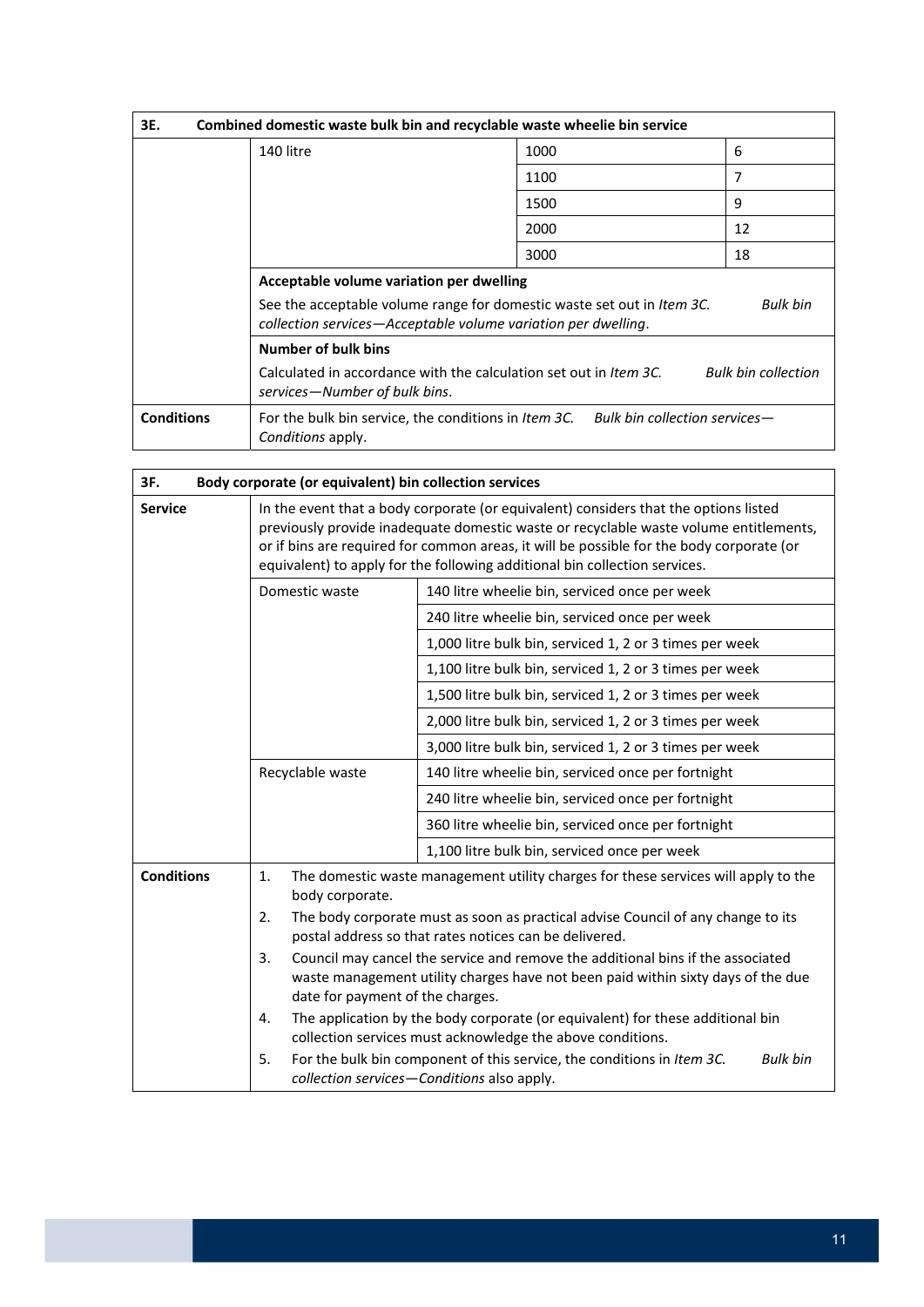# **4. Domestic premises: Multiple dwellings—not strata-titled**

| 4A.            | Standard wheelie bin collection service |                                                                                                                                                                                                             |  |
|----------------|-----------------------------------------|-------------------------------------------------------------------------------------------------------------------------------------------------------------------------------------------------------------|--|
| <b>Service</b> |                                         | The standard default service that will be provided to all multiple dwellings is a weekly 240<br>litre wheelie bin domestic waste service and fortnightly 240 litre wheelie bin recyclable<br>waste service. |  |
|                |                                         | For multiple dwellings - non strata titled that contain 11 or more dwellings, the collection<br>of wheelie bins shall be undertaken within the property rather than on the footpath,<br>where practical.    |  |

| 4B.                                                                        | Alternative wheelie bin collection services                                                                                                                                                                                                                                                                                                                                |
|----------------------------------------------------------------------------|----------------------------------------------------------------------------------------------------------------------------------------------------------------------------------------------------------------------------------------------------------------------------------------------------------------------------------------------------------------------------|
| <b>Service</b>                                                             | The following collection services are alternatives to the standard default wheelie bin<br>collection service that can be specifically requested by written application for each dwelling.                                                                                                                                                                                  |
|                                                                            | Domestic waste 140 litre weekly and recyclable waste 140 litre fortnightly                                                                                                                                                                                                                                                                                                 |
|                                                                            | Domestic waste 140 litre weekly and recyclable waste 240 litre fortnightly                                                                                                                                                                                                                                                                                                 |
|                                                                            | Domestic waste 140 litre weekly and recyclable waste 360 litre fortnightly                                                                                                                                                                                                                                                                                                 |
| Domestic waste 240 litre weekly and recyclable waste 140 litre fortnightly |                                                                                                                                                                                                                                                                                                                                                                            |
|                                                                            | Domestic waste 240 litre weekly and recyclable waste 360 litre fortnightly                                                                                                                                                                                                                                                                                                 |
| Domestic waste 240 litre weekly and no recyclable waste                    |                                                                                                                                                                                                                                                                                                                                                                            |
|                                                                            | Only available when a Council officer has determined that it is not possible for any other<br>wheelie bin or bulk bin service option incorporating recycling to be offered. This could be<br>because of lack of space to store bins on-site, inability of the collection vehicle to access<br>bins on-site or lack of space on the footpath to present bins for servicing. |

| 4C.            | Alternative combination collection services                                                                                                 |                                                                                                                                                                                                                                                                                                                                                       |  |
|----------------|---------------------------------------------------------------------------------------------------------------------------------------------|-------------------------------------------------------------------------------------------------------------------------------------------------------------------------------------------------------------------------------------------------------------------------------------------------------------------------------------------------------|--|
| <b>Service</b> |                                                                                                                                             | The owners of multiple dwelling premises that are not strata-titled are permitted to use<br>any combination of the following service types on the condition that the total domestic<br>waste and recyclable waste entitlement for each dwelling on the property is at least 120<br>litres of domestic waste and 70 litres of recyclable waste weekly. |  |
|                | Domestic waste                                                                                                                              | 140 litre wheelie bin, serviced once per week                                                                                                                                                                                                                                                                                                         |  |
|                |                                                                                                                                             | 240 litre wheelie bin, serviced once per week                                                                                                                                                                                                                                                                                                         |  |
|                |                                                                                                                                             | 1,000 litre bulk bin, serviced 1, 2 or 3 times per week                                                                                                                                                                                                                                                                                               |  |
|                |                                                                                                                                             | 1,100 litre bulk bin, serviced 1, 2 or 3 times per week                                                                                                                                                                                                                                                                                               |  |
|                |                                                                                                                                             | 1,500 litre bulk bin, serviced 1, 2 or 3 times per week                                                                                                                                                                                                                                                                                               |  |
|                |                                                                                                                                             | 2,000 litre bulk bin, serviced 1, 2 or 3 times per week                                                                                                                                                                                                                                                                                               |  |
|                |                                                                                                                                             | 3,000 litre bulk bin, serviced 1, 2 or 3 times per week                                                                                                                                                                                                                                                                                               |  |
|                | Recyclable waste                                                                                                                            | 140 litre wheelie bin, serviced once per fortnight                                                                                                                                                                                                                                                                                                    |  |
|                |                                                                                                                                             | 240 litre wheelie bin, serviced once per fortnight                                                                                                                                                                                                                                                                                                    |  |
|                |                                                                                                                                             | 360 litre wheelie bin, serviced once per fortnight                                                                                                                                                                                                                                                                                                    |  |
|                |                                                                                                                                             | 1,100 litre bulk bin, serviced once per week                                                                                                                                                                                                                                                                                                          |  |
|                |                                                                                                                                             | Acceptable volume variation per dwelling for the bulk bin service                                                                                                                                                                                                                                                                                     |  |
|                | See the acceptable volume range for set out in Item 3C.<br><b>Bulk bin collection</b><br>services-Acceptable volume variation per dwelling. |                                                                                                                                                                                                                                                                                                                                                       |  |
|                | Number of bulk bins for the bulk bin service                                                                                                |                                                                                                                                                                                                                                                                                                                                                       |  |
|                | services-Number of bulk bins.                                                                                                               | Calculated in accordance with the calculation set out in Item 3C.<br><b>Bulk bin collection</b>                                                                                                                                                                                                                                                       |  |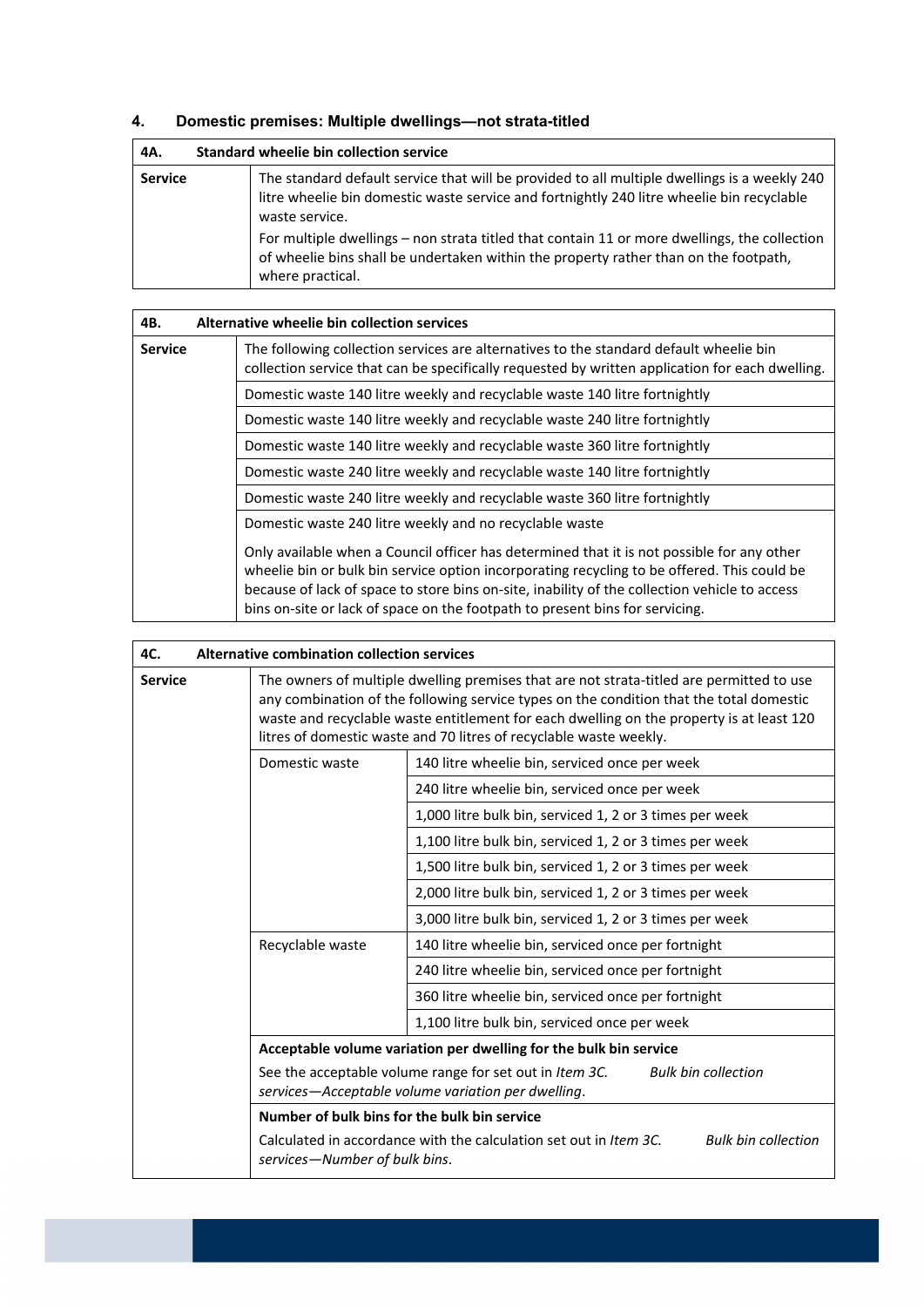| 4C.               | Alternative combination collection services |                                                                                                                                                                                                                                                                                                                                                                                  |  |
|-------------------|---------------------------------------------|----------------------------------------------------------------------------------------------------------------------------------------------------------------------------------------------------------------------------------------------------------------------------------------------------------------------------------------------------------------------------------|--|
|                   |                                             | If the number of bulk bins calculated is less than 1 bulk bin, then that bulk bin service is<br>not available. This is because there is a need to maintain approximate equity in the<br>standard volume of domestic and recyclable waste collectable per dwelling in Logan. A<br>minimum number of dwellings is required for premises to be eligible for at least 1 bulk<br>bin. |  |
| <b>Conditions</b> |                                             | For the bulk bin service, the conditions in Item 3C. Bulk bin collection services-<br>Conditions apply.                                                                                                                                                                                                                                                                          |  |

# **5. Domestic premises: Retirement facility with independent living units**

| <b>Service</b>    | A retirement facility with independent living units is subject to the same standard wheelie<br>bin collection service, alternative collection service option and bulk bin collection service<br>option available to multiple dwellings, that is:                                                                                                                                                                          |                                                                                                                                                          |  |  |
|-------------------|---------------------------------------------------------------------------------------------------------------------------------------------------------------------------------------------------------------------------------------------------------------------------------------------------------------------------------------------------------------------------------------------------------------------------|----------------------------------------------------------------------------------------------------------------------------------------------------------|--|--|
|                   | If the retirement facility is<br>strata-titled                                                                                                                                                                                                                                                                                                                                                                            | Item 3-Domestic premises: Multiple dwellings-<br>strata-titled applies. In applying Item 3, each<br>independent living unit is treated as a dwelling.    |  |  |
|                   | If the retirement facility is not<br>strata-titled                                                                                                                                                                                                                                                                                                                                                                        | Item 4—Domestic premises: Multiple dwellings—not<br>strata-titled applies. In applying Item 4, each<br>independent living unit is treated as a dwelling. |  |  |
|                   | Retirement facilities with independent living units which have central dining facilities may<br>also apply for an alternative service of one 240 litre domestic waste and one 240 litre<br>recycling bin to be issued for every two units within the domestic premises.                                                                                                                                                   |                                                                                                                                                          |  |  |
|                   | For this alternative service, a waste management utility charge of 50% of the standard<br>240 litre domestic waste and one 240 litre recycling bin will be applied to each unit, or if<br>the premises is not strata-titled, the full waste management utility charge for each<br>standard 240 litre domestic waste wheelie bin and the 240 litre recyclable waste wheelie<br>bin will be applied to the parent property. |                                                                                                                                                          |  |  |
| <b>Conditions</b> | For bulk bin collection services, the conditions in Item 3C.<br>services—Conditions apply.                                                                                                                                                                                                                                                                                                                                | <b>Bulk bin collection</b>                                                                                                                               |  |  |

# **6. Domestic premises: All other domestic premises**

| <b>Service</b> |                                                     | Any domestic premises not specifically provided for in Items 1 to 5 of this Schedule is<br>subject to the same standard wheelie bin collective service, alternative collection service<br>option and bulk bin collection service option available to multiple dwellings, that is:                                                            |
|----------------|-----------------------------------------------------|----------------------------------------------------------------------------------------------------------------------------------------------------------------------------------------------------------------------------------------------------------------------------------------------------------------------------------------------|
|                | If the domestic<br>premises is strata-<br>titled    | Item 3-Domestic premises: Multiple dwellings-strata-titled<br>applies.<br>In applying Item 3, each lot is treated as a dwelling.                                                                                                                                                                                                             |
|                | If the domestic<br>premises is not<br>strata-titled | Item 4-Domestic premises: Multiple dwellings-not strata-titled<br>applies. In applying Item 4:                                                                                                                                                                                                                                               |
|                |                                                     | Subject to paragraphs 2 and 3 below, each dwelling or unit is<br>1.<br>treated as a dwelling.                                                                                                                                                                                                                                                |
|                |                                                     | If any of the dwellings or units contain more than 6<br>2.<br>bedrooms, then every 6 bedrooms (or part) across the entire<br>site are deemed to comprise one dwelling, rounded to the<br>nearest whole number. To remove doubt, this applies to the<br>entire site even if some dwellings or units on the site have<br>less than 6 bedrooms. |
|                |                                                     | 3.<br>If the domestic premises is not grouped into separate<br>dwellings or units, every 6 bedrooms (or part) across the                                                                                                                                                                                                                     |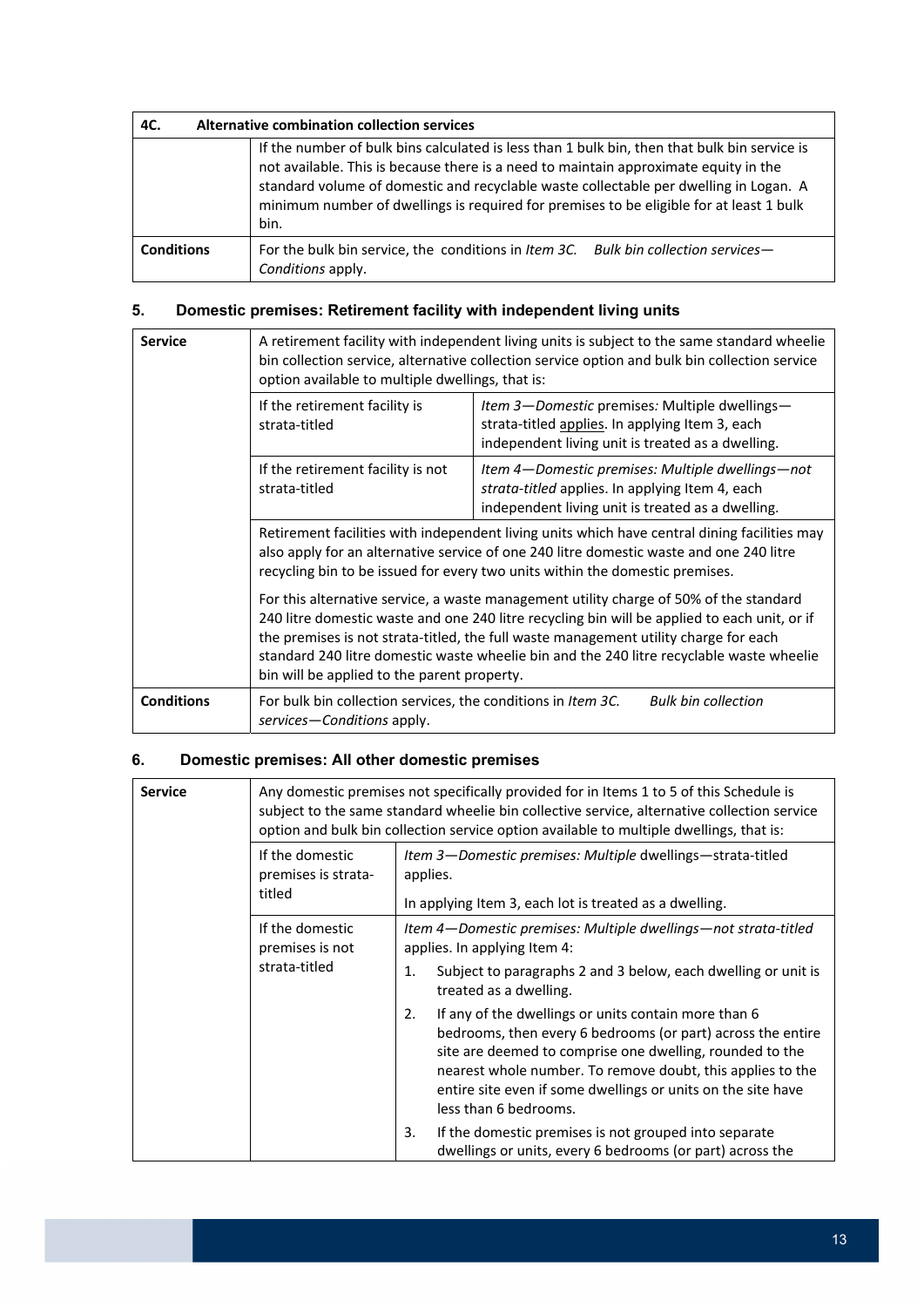|                   |                            | entire site are deemed to comprise one dwelling, rounded to<br>the nearest whole number.                                                                                                                                                                                                                                                                                                                                     |
|-------------------|----------------------------|------------------------------------------------------------------------------------------------------------------------------------------------------------------------------------------------------------------------------------------------------------------------------------------------------------------------------------------------------------------------------------------------------------------------------|
|                   |                            | Example 1-                                                                                                                                                                                                                                                                                                                                                                                                                   |
|                   |                            | A rooming accommodation has 12 self-contained units, each<br>containing 6 bedrooms.                                                                                                                                                                                                                                                                                                                                          |
|                   |                            | In applying Item 4, there are 12 dwellings.                                                                                                                                                                                                                                                                                                                                                                                  |
|                   |                            | Example 2-                                                                                                                                                                                                                                                                                                                                                                                                                   |
|                   |                            | A rooming accommodation has 12 self-contained units, each<br>containing 8 bedrooms.                                                                                                                                                                                                                                                                                                                                          |
|                   |                            | In applying Item 4, as there are more than 6 bedrooms comprising<br>one dwelling, then every 6 bedrooms (or part) across the entire<br>site are deemed to comprise a dwelling. The total number of<br>bedrooms across the entire site is 96.96 bedrooms divided by 6 is<br>16. There are deemed to be 16 dwellings.                                                                                                          |
|                   |                            | Example 3-                                                                                                                                                                                                                                                                                                                                                                                                                   |
|                   |                            | A rooming accommodation has 12 self-contained units. 6 units<br>contain 8 bedrooms each. 6 units contain 5 bedrooms each. As<br>there is at least one dwelling on the site with more than 6<br>bedrooms, every 6 bedrooms across the entire site are deemed to<br>comprise a dwelling. The total number of bedrooms across the<br>entire site is 78 bedrooms. 78 divided by 6 is 13. There are<br>deemed to be 13 dwellings. |
|                   |                            | Example 4-                                                                                                                                                                                                                                                                                                                                                                                                                   |
|                   |                            | A rooming accommodation has 8 bedrooms.                                                                                                                                                                                                                                                                                                                                                                                      |
|                   |                            | In applying Item 4, every 6 bedrooms is deemed to comprise a<br>dwelling. That is, 8 bedrooms divided by 6 is 1.3, rounded to 1.<br>There is deemed to be 1 dwelling.                                                                                                                                                                                                                                                        |
|                   |                            | Example 5-                                                                                                                                                                                                                                                                                                                                                                                                                   |
|                   |                            | A relocatable home park has 45 relocatable dwellings (each<br>relocatable dwelling has less than 6 bedrooms).                                                                                                                                                                                                                                                                                                                |
|                   |                            | In applying Item 4, there are 45 dwellings.                                                                                                                                                                                                                                                                                                                                                                                  |
| <b>Conditions</b> | services-Conditions apply. | <b>Bulk bin collection</b><br>For bulk bin collection services, the conditions in Item 3C.                                                                                                                                                                                                                                                                                                                                   |

#### **7. Additional waste collection services for domestic premises**

| <b>Service</b> |                                                                                            | The following collection services are available as additional services. |
|----------------|--------------------------------------------------------------------------------------------|-------------------------------------------------------------------------|
|                | The additional bulk bin services are not available to dwelling houses or dual occupancies. |                                                                         |
|                | Domestic waste                                                                             | 140 litre wheelie bin, serviced once per week                           |
|                |                                                                                            | 240 litre wheelie bin, serviced once per week                           |
|                |                                                                                            | 1,000 litre bulk bin, serviced 1, 2 or 3 times weekly                   |
|                |                                                                                            | 1,100 litre bulk bin, serviced 1, 2 or 3 times weekly                   |
|                |                                                                                            | 1,500 litre bulk bin, serviced 1, 2 or 3 times weekly                   |
|                |                                                                                            | 2,000 litre bulk bin, serviced 1, 2 or 3 times weekly                   |
|                |                                                                                            | 3,000 litre bulk bin, serviced 1, 2 or 3 times weekly                   |
|                | Recyclable waste                                                                           | 140 litre wheelie bin, serviced once per fortnight                      |
|                |                                                                                            | 240 litre wheelie bin, serviced once per fortnight                      |
|                |                                                                                            | 360 litre wheelie bin, serviced once per fortnight                      |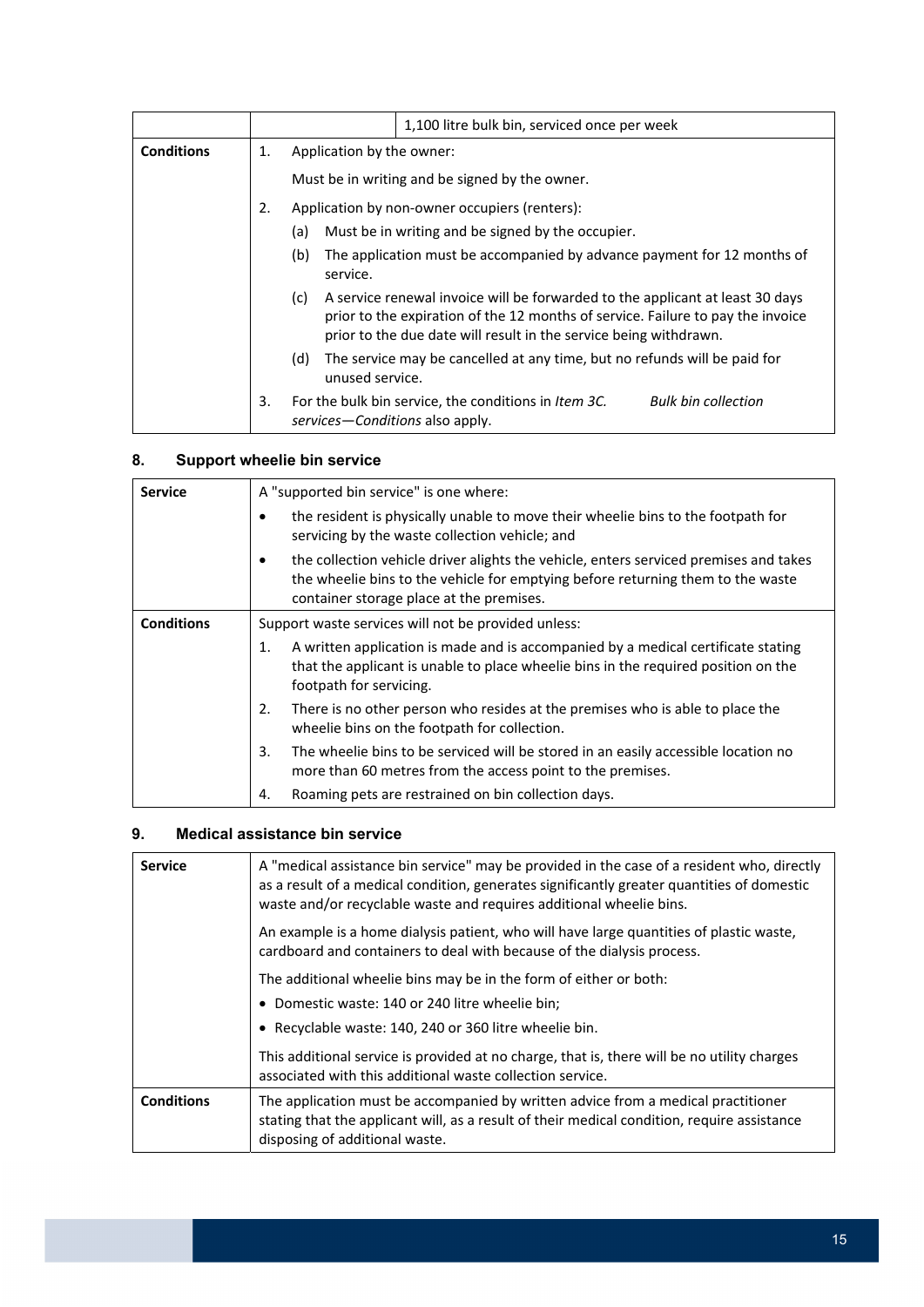# **10. Commercial and industrial premises**

| <b>Service</b>    | The commercial waste and recyclable waste collection services that can be requested by<br>the owners, property managers or bodies corporate of commercial and industrial<br>premises are as follows: |                                                      |  |
|-------------------|------------------------------------------------------------------------------------------------------------------------------------------------------------------------------------------------------|------------------------------------------------------|--|
|                   | Commercial waste                                                                                                                                                                                     | 140 litre wheelie bin, serviced $1 - 7$ times weekly |  |
|                   |                                                                                                                                                                                                      | 240 litre wheelie bin, serviced $1 - 7$ times weekly |  |
|                   |                                                                                                                                                                                                      | 1,000 bulk bin, serviced $1 - 7$ times weekly        |  |
|                   |                                                                                                                                                                                                      | 1,100 bulk bin, serviced $1 - 7$ times weekly        |  |
|                   |                                                                                                                                                                                                      | 1,500 bulk bin, serviced $1 - 7$ times weekly        |  |
|                   |                                                                                                                                                                                                      | 2,000 bulk bin, serviced $1 - 7$ times weekly        |  |
|                   |                                                                                                                                                                                                      | 3,000 bulk bin, serviced $1 - 7$ times weekly        |  |
|                   | Recyclable waste                                                                                                                                                                                     | 140 litre wheelie bin, serviced once fortnightly     |  |
|                   |                                                                                                                                                                                                      | 240 litre wheelie bin, serviced once fortnightly     |  |
|                   |                                                                                                                                                                                                      | 360 litre wheelie bin, serviced once fortnightly     |  |
|                   |                                                                                                                                                                                                      | 1,100 bulk bin, serviced once per week               |  |
| <b>Conditions</b> | For bulk bin services, the conditions set out in Item 3C.<br><b>Bulk bin collection</b><br>services-Conditions must be complied with.                                                                |                                                      |  |

# **11. Commercial premises: Council properties**

| <b>Service</b>        | The full range of domestic waste and recyclable waste collection services for commercial<br>premises detailed in Item 10-<br>Commercial and industrial premises above are available to Council properties. |                                                                                                                                                                                 |  |
|-----------------------|------------------------------------------------------------------------------------------------------------------------------------------------------------------------------------------------------------|---------------------------------------------------------------------------------------------------------------------------------------------------------------------------------|--|
| Levying of<br>charges | Wheelie bins on properties administered by<br>Council's Community Services branch eg.<br>sporting clubs, community centres, Girl Guides,<br>Boy Scouts and Meals on Wheels                                 | All collection services will be the<br>subject of waste management utility<br>charges levied through Council's rating<br>system.                                                |  |
|                       | Park wheelie bins, park litter bins, street<br>wheelie bins and street litter bins                                                                                                                         | Council's Health, Environment &<br>Waste branch will charge the relevant<br>Council branch directly for the service.<br>Such charge may include an<br>administration component. |  |
|                       | <b>Bulk bins</b>                                                                                                                                                                                           | Council's Health, Environment &<br>Waste branch will charge the relevant<br>Council branch directly for the service.<br>Such charge may include an<br>administration component. |  |